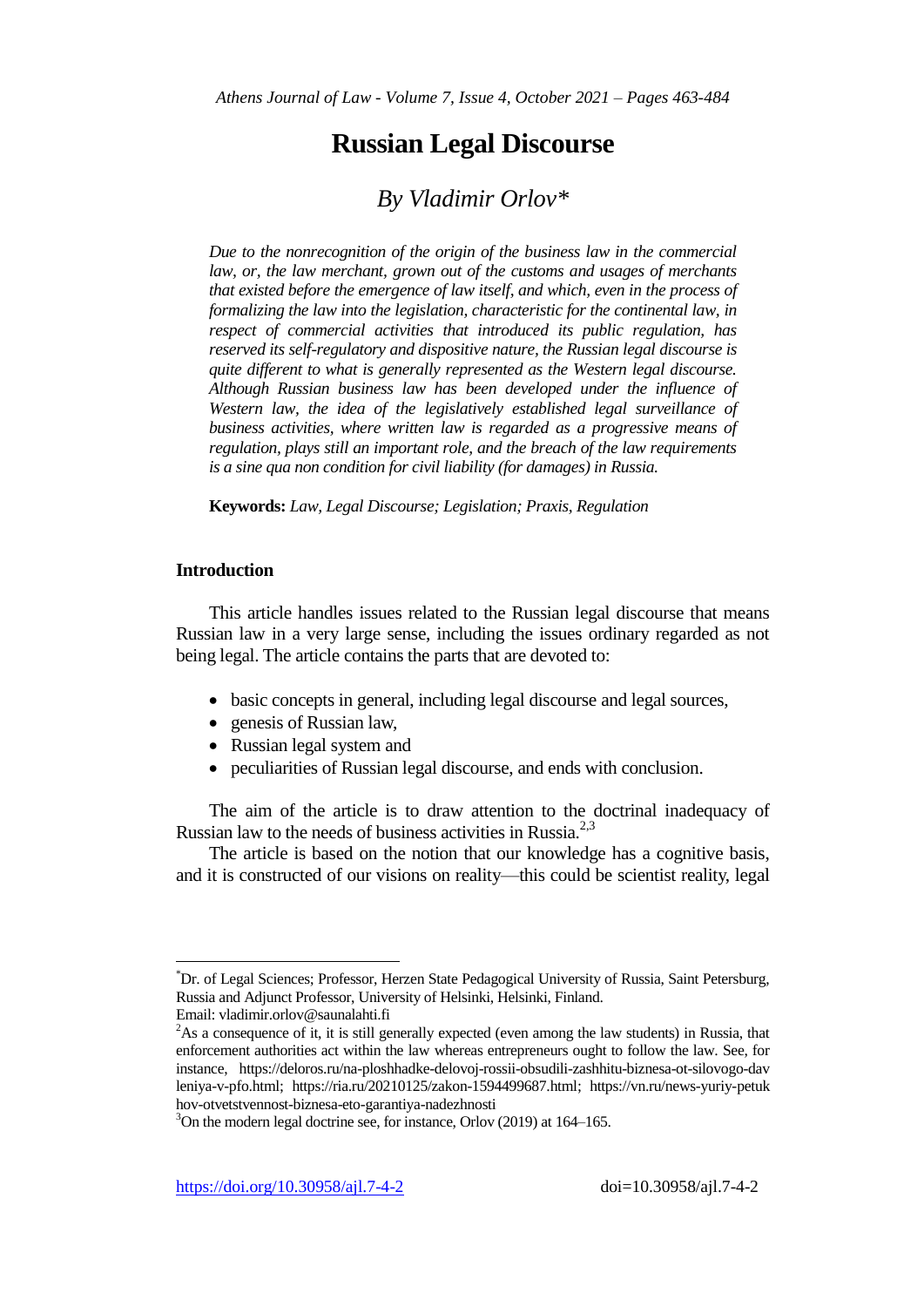reality, metaphysical reality, pragmatic reality, etc.<sup>4</sup> In any case the article represents the realistic approach: as reality, the law exsts, though the difficulties of its definition, for instance, in the legislative and jurisprudential  $\arcsin 5$  wherefore phenomenological reality demension is characteristic of law.

Furthermore, according to the nonlinear scientific notions, the world, in particular, the social world consists of mass phenomena, the items of which are self-determining, wherefore exact knowledge on them is impossible<sup>6</sup>. Thus, social (and also legal) phenomena may not in principle be definitely determined, since they always contain an element of unpredictability.<sup>7</sup>

Important is also that legal phenomena are subject of the behavioural sciences, where the intentionality is a decisive factor in defining the content of the issue in question, wherefore we may not deal with the exact knowledge on them but only present our interpretation of the issue.<sup>8</sup>

The development of Russian business law in this article is followed in relation to the influence of Roman law<sup>9</sup> on it. In this context, the whole body of Roman law and its development could be divided into two stages: the formation of classical Roman law and Justinian and post-Justinian period.

With respect to business regulation, the formation of classical Roman law could be schematically presented as having started in Hellenistic East, where customs established in the Mediterranean Sea trade as being a sort of common *lex mercatoria maritima* formed Rhodian maritime law code (*Lex Rhodia*) <sup>10</sup> that survived until the Roman Empire and was adopted to the Roman law as corresponding the demands of the economically developing society. The Roman law that obtained theoretical and value ground in the Antique Greece became positivistically shaped in classical period law, and in the Justinian period it became codified as *Corpus Juris Civilis*, containing civil law and canon law norms. Noteworthy is that the interpretation of the *Corpus* was ordered by Justinian to be based on its texts without any references to the original sources, meaning the opinions of classical roman law scholars<sup>11</sup>; that was the way the exegetical (or literal) principle of interpretation<sup>12</sup> became applicable in Roman law.

The second part of the history of Roman Law that continued the Justinian

<sup>10</sup>Probably issued in about 900-800 BC.

<sup>4</sup>To some extent real knowledge (including understanding) could be constructed of positivist knowledge, taking into account the teleological (intentional) aspect of human activity and placed in its cultural values background von Wright (1971) and Egidi (2009).

<sup>&</sup>lt;sup>5</sup>And its purport is first of all to prevent and solve social collisions.

<sup>&</sup>lt;sup>6</sup>Even in the exact sciences it is impossible to reach definitely exact knowledge.

<sup>&</sup>lt;sup>7</sup>See, for instance, Orlov (2019) at  $164-165$ .

 ${}^{8}$ It is obvious that such revolutionary notions threaten the established Post soviet scientific order.

 $9$ The term "Roman law" firstly refers to the legal system of ancient Rome from the time of the city founding in 753 BC until the fall of the Western Roman Empire in the 5th century CE. Later it was used in the Byzantine Empire (Eastern Roman Empire) until 1453. "Roman law" is also used to denote the legal systems implemented in the Western Europe until as late as the 18th century known as *ius commune*. See, for instance, Lucio (2021),

<sup>&</sup>lt;sup>11</sup>Pokrovsky (1913), Chapter V.

 $12$ According to the Exegetical teachings law and statute are identical, and the other sources of law — custom, scholarship, case law, natural law — had only secondary importance. See, for instance, van Caenegem (1992) at 191.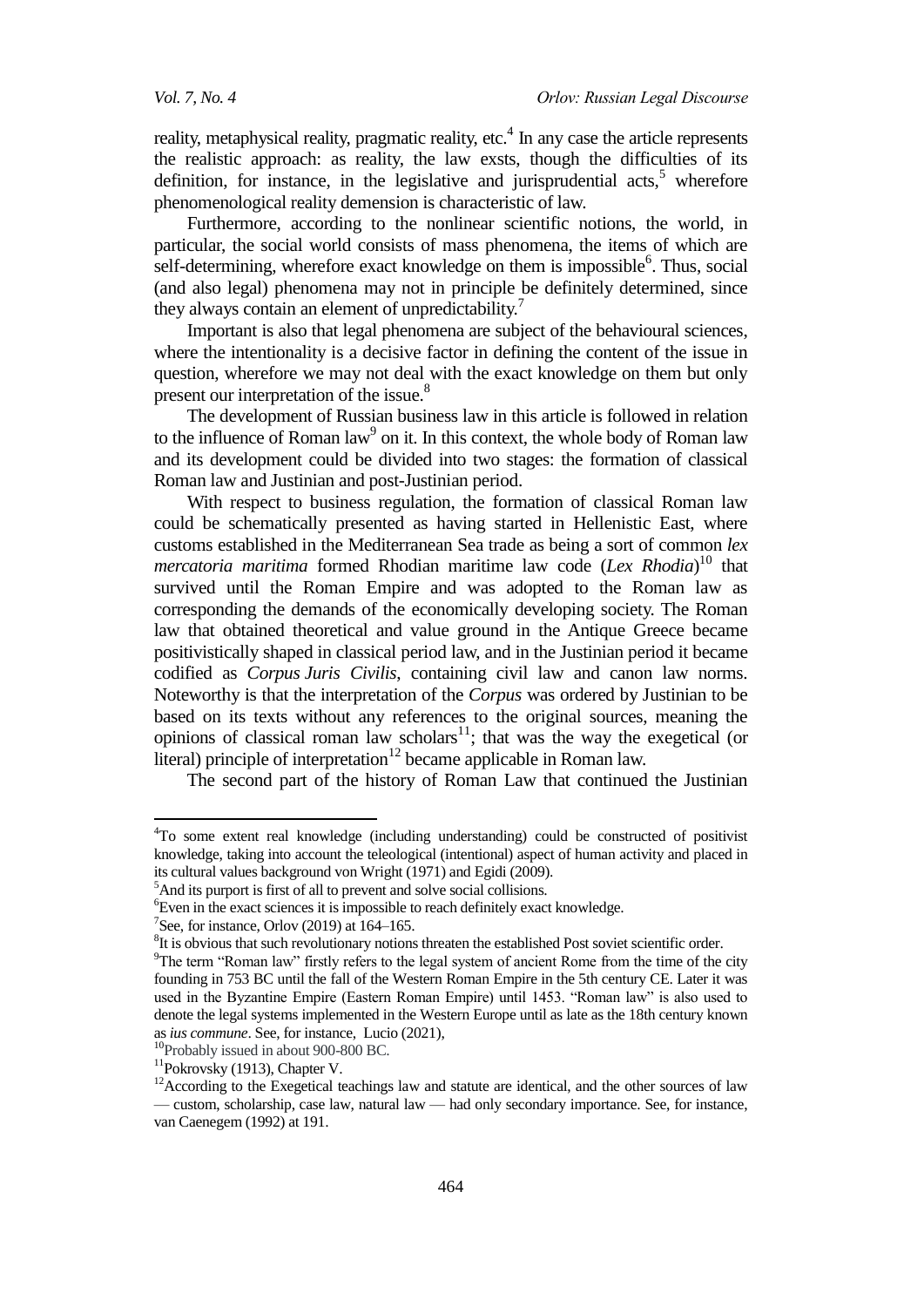code is represented by its eastern and western branches, and they were essentially different. The western tradition of Roman  $law<sup>13</sup>$  became later realised in the continental law, where civil law became crowned by the codified legislation with its sophisticated theoretical basis corresponding the needs of economic and societal development.<sup>14</sup> In turn the eastern branch of Roman law<sup>15</sup>, after continuing successfully the Justinian heritage for centuries, lost as such its novelty and universality later. $16$ 

#### **Basic Concepts in General**

 $\overline{a}$ 

Legal discourse stands in this article for issues related to the law. Freedom of business activities, including free contracting, is the basic principle of the western legal discourse, that had been inherited from the trade customs. These customs were the embryos of the *lex mercatoria* that forms the basis of commercial law*.*  Even in the process of formalizing the law into the legislation, which is characteristic for the continental law, the law regulating business (commercial) activities, although it introduced the public regulation of these activities, has reserved its self-regulatory and dispositive nature, as well as effectiveness, particularly due to the positive attitude to business customs.

The core of legal discourse is represented by laws or legislative norms in continental law and binding decisions on previous cases at common law. They both serve as constructive elements of the national legal systems that usually include also customs legal doctrine. They all constitute the legal sources, the concept and doctrine of which became necessary due to the systematisation of the modernised western law that took form of codifications in continental law countries started in the beginning of the  $19<sup>th</sup>$  century and had replaced the traditional particularity of legal regulation.

It was the developing market economy and political democratisation, that presupposed clearly functioning legal orders where predictability and equality were important values, which made a normative theory of how different sources of law should relate to one another necessary. Consequently, the continental legal formalism based on the new concept of sources of law made written norms the most important source of law and (national) legal codifications necessary. Similar predictability of legal regulation is secured by the theory of stare decisis at

<sup>&</sup>lt;sup>13</sup>Significant step in the history of Roman law was the recovery of the Corpus Juris Civilis and, in particular, its Digest or Pandect of Civil Law that contained the extracts from the authoritative writings of the leading Roman lawyers in  $11<sup>th</sup>$  century in Italy. It initiated academic studies and teaching of Roman law in Western Europe.

<sup>&</sup>lt;sup>14</sup>The limits of its theorization the Roman law achieved in the German conceptual jurisprudence that represents a conceptually closed system of civil law.

<sup>&</sup>lt;sup>15</sup>Where the *Corpus Juris Civilis* was revised into Greek, when that became the predominant language of the Eastern Roman Empire.

<sup>&</sup>lt;sup>16</sup>Compared to Byzantine, the shaping of the modern western state occurred in different situation that favoured intensive state and societal construction where new social relations and institutes emerged together with the new law. Hvostova (1998) at 2.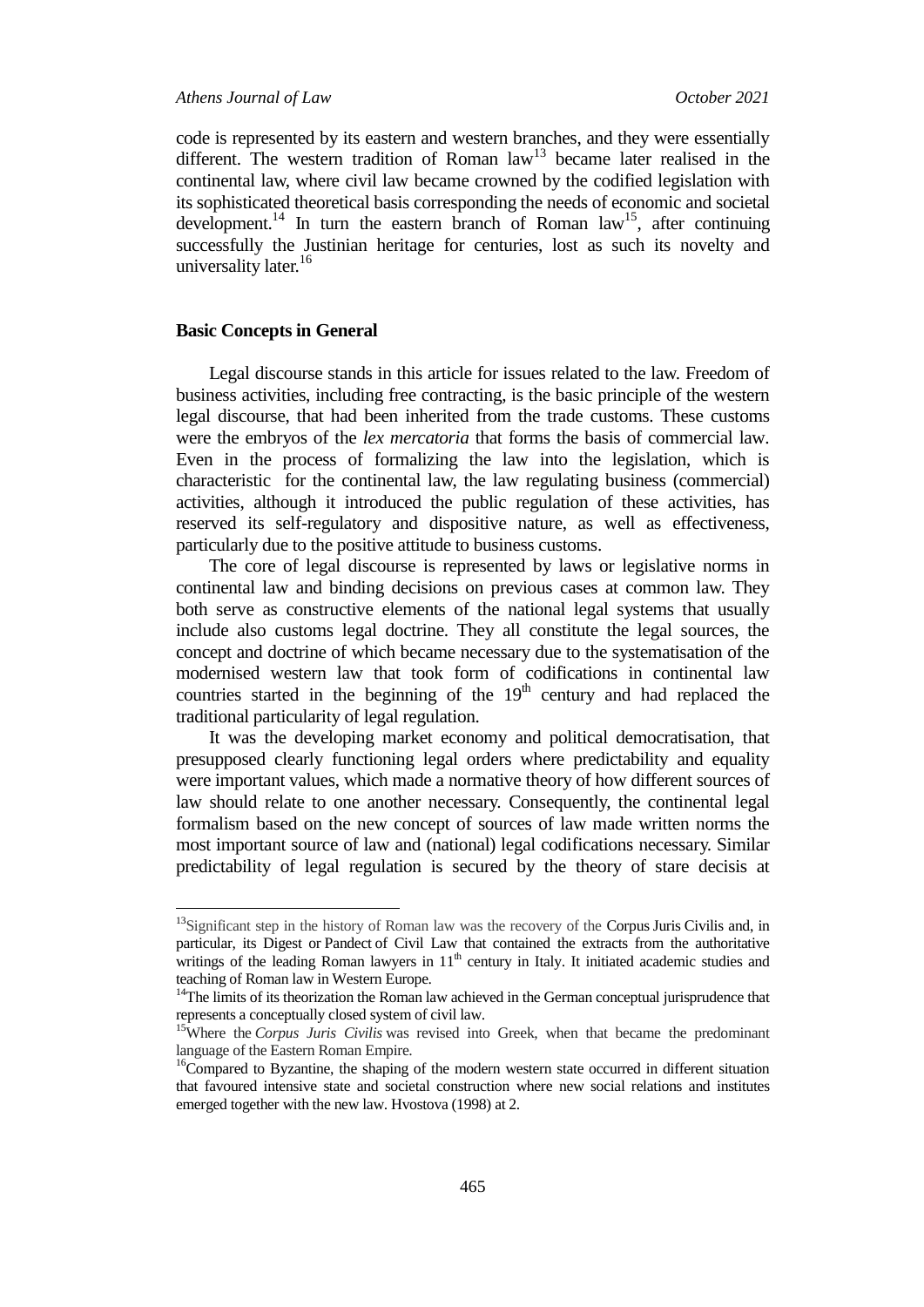common law.<sup>17</sup>

The systematisation of Western law was supported by theorisation of law mainly represented by competing positivist and natural law theories. The concept of legal source has been particularly necessary for the theorisation of positive law in order to avoid further appeal to the doctrinal scholastic or metaphysics, explaining the origin of law in the nature or the existential thinking.

In the modern doctrine continental laws and common law precedents as legal sources are equated, but at the same the issues related to legislation and the issues related to judicial decisions are differentiated into issues of legisprudence and jurisprudence. It is also regarded important, for instance, in the Finnish legal doctrine that the legal science as well as the history, sociology and philosophy of law are distinguished in the legal discourse in particular from the jurisprudence because of the different scientific nature of this— the legal discourse deals with the competences oriented to the judicial activities. In turn, the legal science is nowadays aimed mainly at securing the legal system and its coherence.

Legal sources comprehend normativistically only those legally enlisted, whereas in the descriptive aspect, they mean any factor that has influenced the legal decision, including those that are recognizable only as belonging to the legal discourse in the other legal system. Normativistically, the main legal source is in the continental law the (written) law or statute, whereas at the common law it is the precedent. As the descriptively existing legal sources, cultural factors and real  $arguments$ <sup>18</sup> may be mentioned.

### **Genesis of Russian Law**

Russian law<sup>19</sup> and, correspondingly, its legal discourse has specific features that are explained by the historical factors that are related, in particular, to the genesis of Russian law. The historical background of Russian law was formed by old customs, reflecting the agrarian roots of the Russian culture, Byzantine canon  $law<sup>20</sup>$  heritage, and influences of' western law. In particular, the influences of' western law, related to the urban development of the country, have been generally respected as an ideal to be striven for, and for stating the successful achievements of them, also rhetoric means are often used. $^{21}$ 

<sup>17</sup>*See* Pihlajamäki (2020) at 1145.

<sup>&</sup>lt;sup>18</sup>Real arguments mean, for instance, the arguments that are used or may be used in the pragmatic endeavour of attempting to establish good reasons for beliefs and actions

 $19$ Russian law, particularly civil law, where the primary legal source is written law or statutory law, shares the continental law tradition. Continental law is characterised as a normative legal system concerning the a priori fixed social behavioural rules that are applicable to concrete cases of social collision through the dogmatic, originally exegetic, interpretation. See, for instance, Orlov (2019) at 118.

<sup>&</sup>lt;sup>20</sup>Canon Law generally stands for regulation of the issues related to the religion. Specific for the Byzantine canon law was that it was the result of a process of convergence of sources of both ecclesiastical and civil origins.

<sup>&</sup>lt;sup>21</sup>Usually, and particularly concerning Russia, it is that, in a hope for the wished future, nominations and metaphors are often used to substitute for reality, and, in default of real content, a nomination or a metaphor is supported by its ideological projections.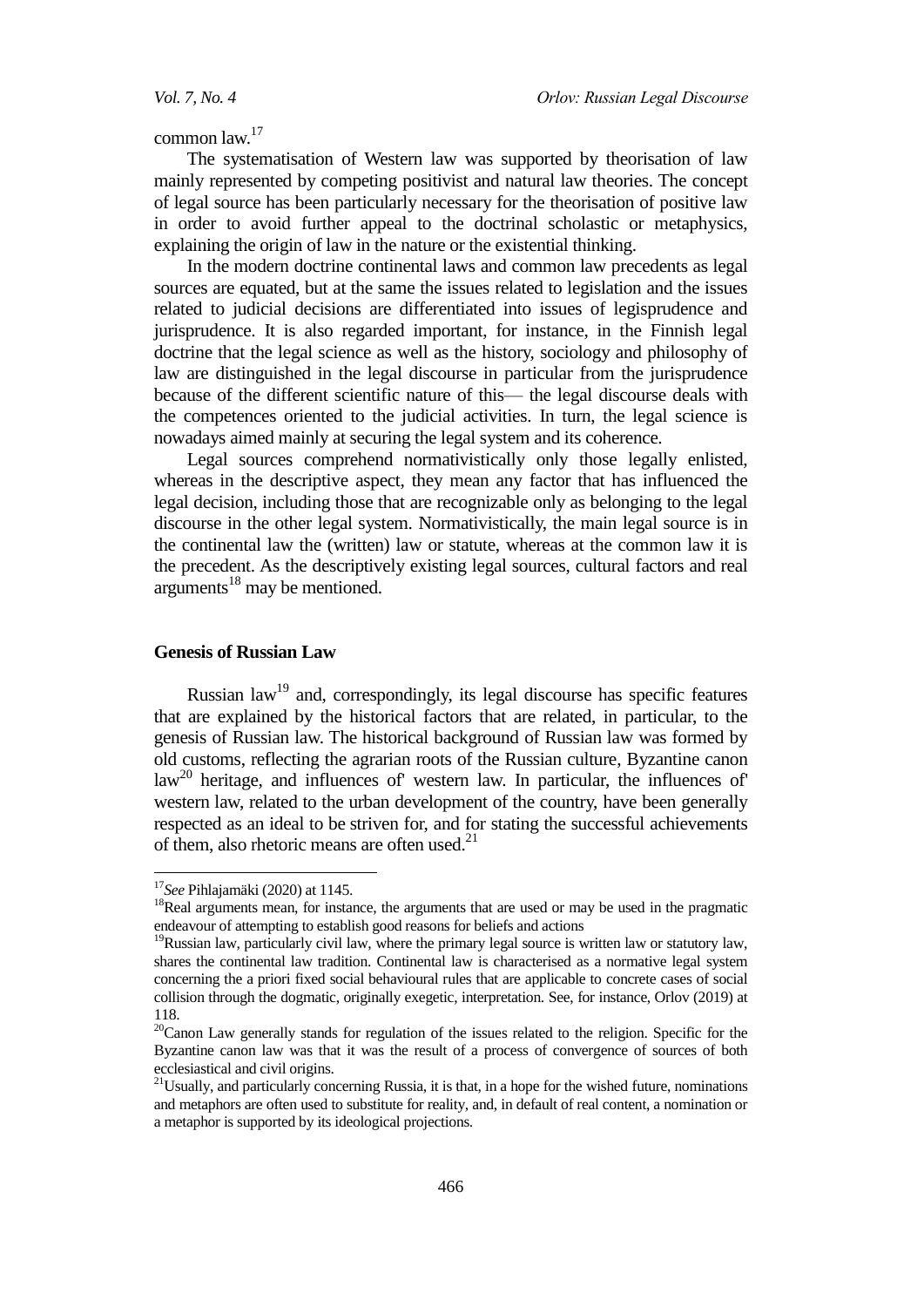## *Athens Journal of Law October 2021*

 $\overline{a}$ 

#### *Joining Byzantine and Roman Law*

The adoption of Christianity by Grand Prince Vladimir of Kiev in 988 opened Russia to a wealth of canon law from Byzantium—the orthodox Christianity has become an essential part of the Russian cultural identity.<sup>22</sup> That time Byzantium was, after the ruling of Justinian, still at the peak of its historical development. The Byzantine Empire was one of the most powerful military and culturally developed states, and its administration system was highly authoritative, centralised and bureaucratic. Moreover, the Byzantine Empire was a theocracy, where church and state were combined into one all-powerful body<sup>23</sup> in accordance with the idea of a (Byzantine) symphony<sup>24</sup> of Church and State.<sup>25,26</sup> The joining of Russia to the Byzantine church<sup>27</sup> and law was not, however, legislatively fixed. The canonical and legal realities as well as the cultural and socio-political realities of Byzantium and Rus were significantly different, wherefore the use of the imperial laws and canons in the territories of newly enlightened barbarians<sup>28</sup> did not seem possible. Consequently, Byzantine canonical rules could be applied in Rus only in so far as they were recognised by church and princes of a certain church and political centre.<sup>29</sup>

The joining of Russia the Byzantine culture and in particular church occurred in church Slavonic language by using Cyrillic letters<sup>30</sup> after the Bible was translated into a Slav language. This means the creation of not only a script for the Slavs, but

<sup>&</sup>lt;sup>22</sup>After the Mongols *destroyed Kiev* in 1240, the only source of identity that remained was the religious and cultural alliance with Constantinople. See, for instance, https://www.learnrussianineu. com/religion-russia-history-russian-orthodox-church

 $23$ The emperor was believed to be both the head of the government and the living representative of Jesus Christ. See https://studyres.com/doc/12152392/the-byzantine-empire

<sup>&</sup>lt;sup>24</sup>The nomination of different kinds of social relations with the names belonging to the domain of theology and political orthodoxy was usual in Byzantine civilisation. See, for instance, Hvostova (1998) at 21 and 35.

<sup>&</sup>lt;sup>25</sup>Symphony as a legal concept was formulated by Byzantine emperor Justinian, in his Novella 6 of 535 C.E., and it is readily utilised by the post-Soviet Russian Orthodox Church as the model of ideal church-state relations even at present *See Antonov (2020) at* 552–570.

<sup>&</sup>lt;sup>26</sup>Thus, the Byzantine state was a regime in which the sovereign was the head of the church and the state and that he exercised absolute authority and jurisdiction over the ecclesiastical realm. *See Pennington (2010) at* 183-185.

<sup>&</sup>lt;sup>27</sup>The choice of religion was most likely determined by political reasons. First, the Slavs had longterm relations with the Byzantine Empire. Second, in the  $10<sup>th</sup>$  century the Byzantine Empire was one of the most powerful military and culturally developed states. The integration with it on the religious basis was extremely beneficial for the young state. Furthermore, promoting economic, cultural, religious closeness with the Byzantine Empire and other orthodox states, Russian Church was against the Roman Catholic faith, assisting the isolation from the countries of Western Europe and cultural processes, which took place there. See, for instance, https://russia.rin.ru/guides\_e/6483.html <sup>28</sup>This is how Rus was regarded in the Empire of Romans. More details on Greek-Byzantine concept of barbarism and on the attitude of Byzantians to Rus. *See* Ivanov (2003) at 19-21, 169-172 and 209–223.

 $29$ See, for instance, Smith (1996) at 2.

<sup>&</sup>lt;sup>30</sup>In Russia, the Cyrillic script was reformed in the time of Peter the Great whose was to promote the approach of Russia to Europe. The last substantial changes to the Cyrillic script were made after the Great October Revolution. Since 1918 the Russian Cyrillic script has remained the same. See https://www.alanier.at/Orthodoxy.html.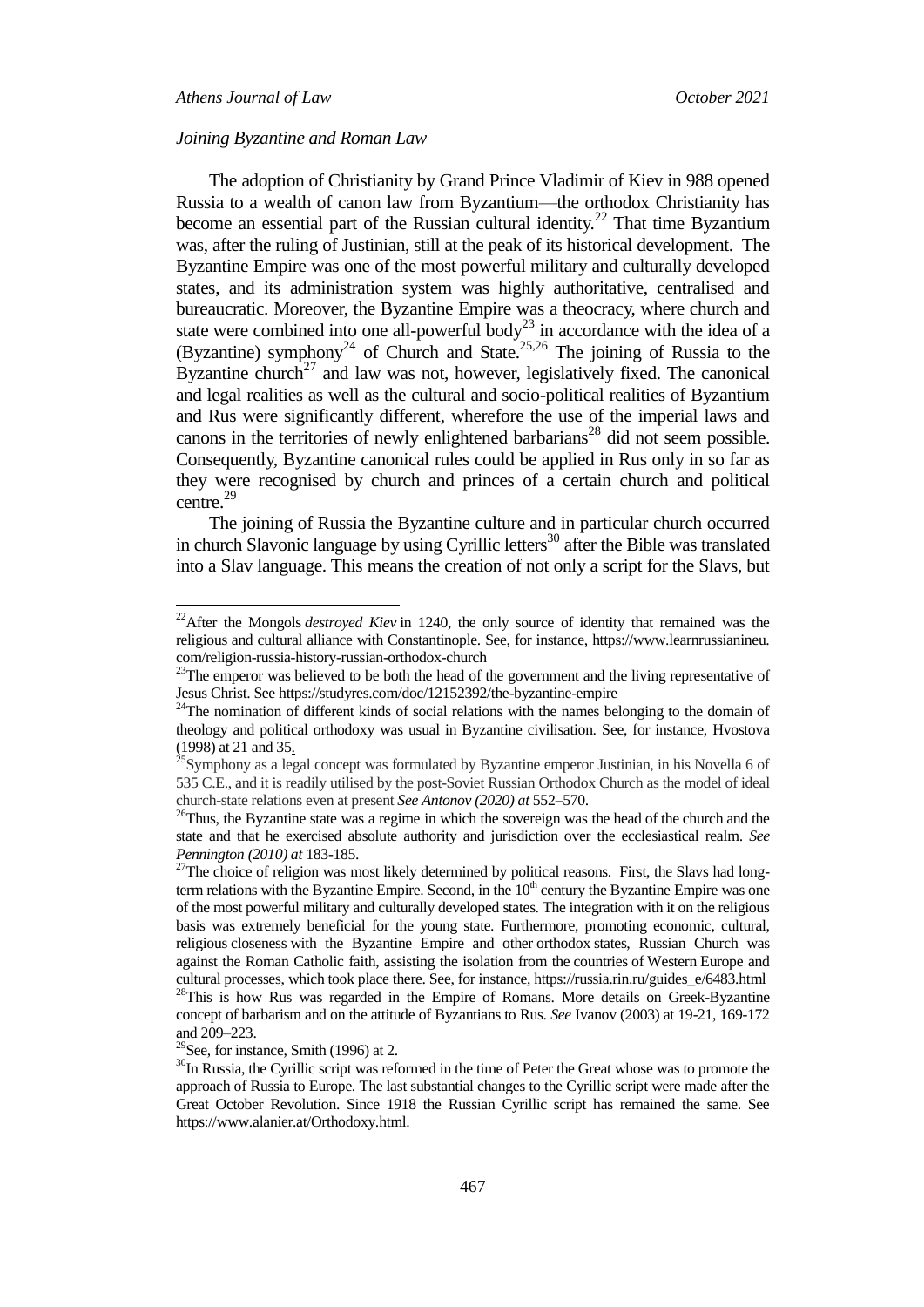also of a language that became the liturgical language of the whole Eastern church, the Old Church Slavonic.<sup>31</sup> As modified to the national languages, it continues to be the language of the orthodox Slav churches.<sup>32</sup> Contrary to the Latin, in particular, scientific Latin, that is the language of philosophical analysis, the Church Slavonic, that appeared during the 14th century and is still used in the Russian Orthodox church, is a sacred language to be used for liturgical worship and hymns*.* 33 Consequently, the law adopted in Eastern Europe was incapable of any practical synthesis between the written Roman law of Byzantium and local folk laws<sup>34</sup>. It is also significant that Orthodox Christianity was adopted in Russia at the time when the period of its dogmatic pursuits in Byzantine had ended. Therefore, the Russian religious consciousness has understood the Christian doctrine as being complete and not subject to analysis. Thus, openness to the problematisation of fundamental religious questions had not rooted in Russia. Non-critical attitude to the a priori knowledge has also been (and still is) characteristic for the Russian traditional societal, particularly social scientific, thought that has been oriented towards the exploration and elaboration of the (in the first instance universal) truth composing the system of linearly accumulated knowledge.<sup>35</sup>

For the first five centuries Russian Church was subordinate to Patriarch of Constantinople who appointed its head from among the Greeks. The situation changed in 1051 when the first non-Greek Metropolitan of Kievan Rus' was appointed by Grand Duke Yaroslav the Wise. Russian Church became independent de facto since December 15, 1448, when Moscow did not support the union of the Roman and Byzantine churches and appointed its own head of Russian Church. Then later at the end of the  $16<sup>th</sup>$  century, Russian Church was recognised independent de jure, and its Metropolitan received the status of Patriarch, formally and officially equal in rights to Greek Patriarchs.<sup>36</sup> After the fall of Constantinople in 1453, Russian Church declared itself as "Moscow the Third Rome", the sole heir to the true teachings of Christ.<sup>37</sup>

<sup>31</sup>For a very short time (868-886) the *Old Church Slavonic* was acknowledged by Rome as a liturgical language, but it was prohibited 1n 886 by the pope that is considered an important step towards the Great Schism between Eastern and Western church, between Byzantium and Rome.

<sup>&</sup>lt;sup>32</sup>In medieval Russia the Church Slavonic was the language of the scholars, as Latin in the Western church, and for a very short time (868-886) it was acknowledged by Rome as a liturgical language. <sup>33</sup>*See*, for instance, Chulev (2015).

<sup>34</sup>*See* Giaro (2015) at 314–315.

<sup>&</sup>lt;sup>35</sup>For more on this subject see, for instance, Zenkovsky (1989) at 3; Mamzin (2008) at 136; Kourany (1998) at 254–257 and Chestnov (2004) at 16–19.

<sup>&</sup>lt;sup>36</sup>In 1721 the Moscow patriarchate was abolished by Peter the Great, and the Russian Orthodox Church was subordinated to the state through the Holy Governing Synod, a ministry of ecclesiastical affairs under the direction of a lay chief procurator; then the Holy Synod was abolished in 1918 along with all the other governing institutions of the imperial regime. Patriarchy was restored to Russia in 1943. <sup>37</sup>In general, not all Byzantine doctrines and ideas have been unconditionally accepted in Russia. Especially after the signing of the Union of Florence in 1439 with the Pope and the fall of Constantinople in 1453 in Moscow strengthened the opinion that the Greeks (Byzantines) were punished by God for deviation from the faith, and only in Russia preserved the true faith. It emerged the doctrine of the Third Rome, according to which the historical successor to the Roman and Byzantine empire is Russia. See https://www.geopolitica.ru/en/1068-the-state-and-the-church-inrussia.html. Today Russian Orthodox Church has a rather big influence with the society, and it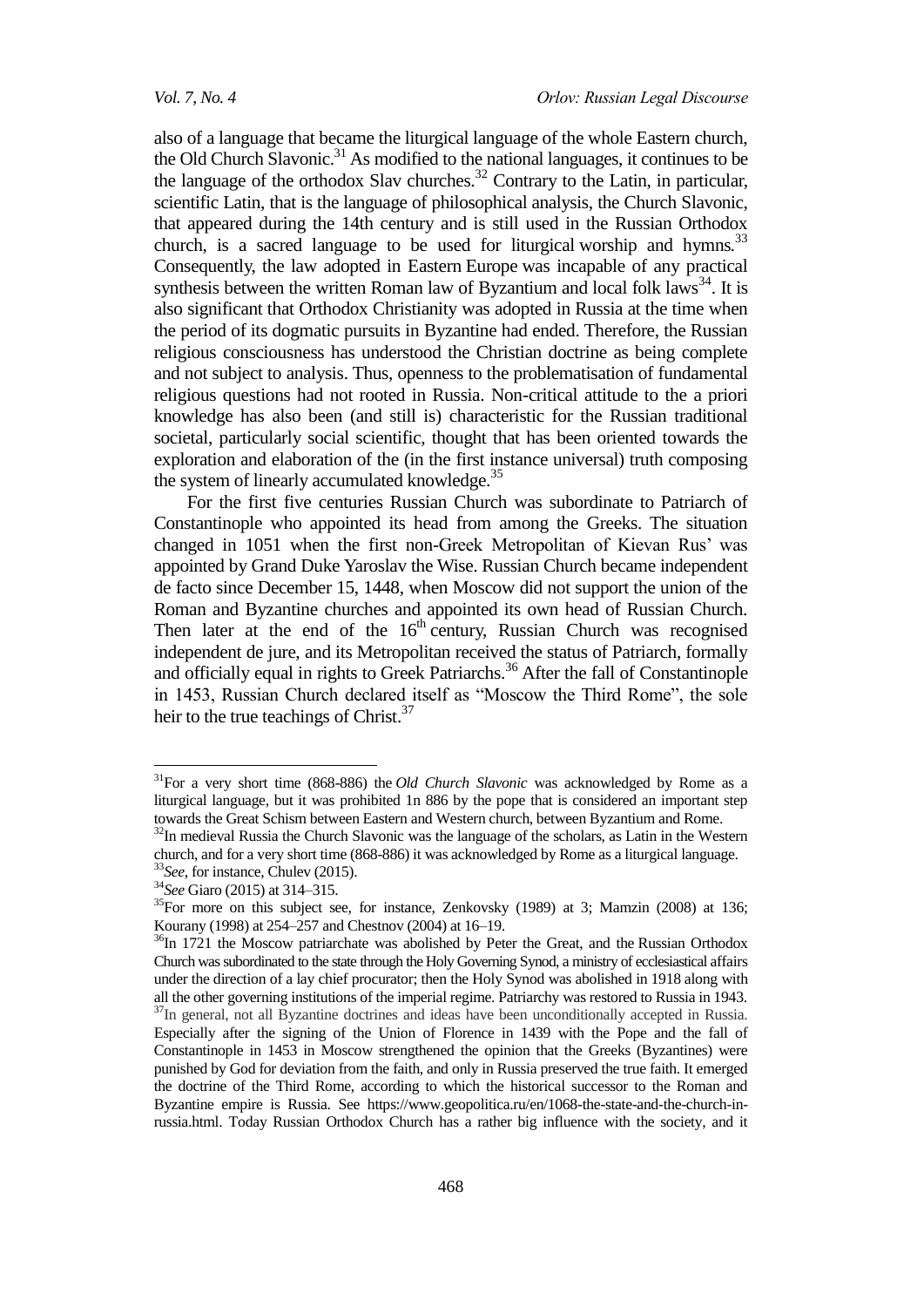#### *Athens Journal of Law October 2021*

Thus, the Russian legal tradition is primarily based on the influences from the Byzantine Empire with its law that was essentially a continuation of Roman law with increased Christian influence. Actually, Russian civil law, including its business regulation provisions, is like the whole body of the Russian law doctrinally based in the Byzantine canon law.<sup>38</sup> As to the western influences, it was only with the emergence of the Russian Empire in the early 18th century and the Westward-looking leadership of Peter the Great that European influences began to reshape traditional Russian law.

## *Legal and Societal Development of Russia*<sup>39</sup>

Customary laws were for the first time attempted to be codified in the *Russkaya Pravda* or Russian justice approximately 1016 in Novgorod. *Russkaya Pravda* is regarded as the earliest surviving compilation of Russian laws, and contained norms of criminal, obligation, heritage, family and procedure law.<sup>40</sup> Among the provisions of the *Russkaya Pravda* were revenge for murder and monetary payment for damages. The first written legislative acts in Russia concentrated on criminal rather that civil matters and focused on regulating the interaction between families. As in the West, Russian society in the 11th century was evolving into a feudal state, in which feudal relations were, however, only weakly defined by customary law.<sup>41</sup> It was characterised as "feudalism without feudal law.‖ In later versions of the *Russkaya Pravda*, Byzantine influences were evident, such as the provisions that masters should be liable for crimes committed by their slaves. Also, the *Sobornoe Ulozhenie* or Cathedral Code of 1649, which was the first attempt at systematic legislation in Russia, shows the influences of the Byzantine (Roman) law; the *Ulozhenie* survived into the 19th century, when it was replaced by the *Svod Zakonov* or Body of Laws of 1832.<sup>42</sup>

Although the Byzantine Canon Law norms<sup>43</sup> were at first purported to handle questions related to the Orthodox religion, they were, however, the result of a process of convergence of sources of both ecclesiastical and civil origins, where civil law norms could not contradict the canons. Since late  $6<sup>th</sup>$  century canon law collections named *nomokanons*, issued in Byzantine, combined directly ecclesiastical

**.** 

sometimes plays an important role in the country's political life. *See* https://www.learnrussianineu. com/religion-russia-history-russian-orthodox-church

<sup>&</sup>lt;sup>38</sup>However, even the extremely strong influence of the Orthodox culture of Byzantium was unable to compensate in Russia for the absence of Roman civil law that everywhere in Continental Europe promoted individualism and civil society development. See Avenarius (2014) at 89 and 91.

<sup>&</sup>lt;sup>39</sup>For more on the history of Russia see, for instance, Munchaev & Ustinov (2009).

<sup>40</sup>The first Russian legislative acts served the judicial purposes.

<sup>&</sup>lt;sup>41</sup> Feudalism in Western Europe became between 1050 and 1150 rationalised through the drafting of feudal and manorial laws. Russia, however, remained remote and isolated from these developments. <sup>42</sup>*See*, for instance, Smith (1996) at 2¸and Avenarius (2014) at 140–147.

 $43$ The Byzantine Canon Law norms may be formally hierarchised as follows: (1.) written law, (2.) custom (3.) judicial precedent, Canon Law stands for regulation of the issues related to the religion. Legal norms of the Byzantine Canon Law may be formally hierarchised as follows: (1.) written law, (2.) custom (3.) judicial precedent, (4.) analogy with the law in force, (5.) authorised opinion. However, the highest criterion for the priority of the legal source is the original source of the Canon law that is the will of God. See Kaufhold (2012) at 215-342; and Tsypin (1994).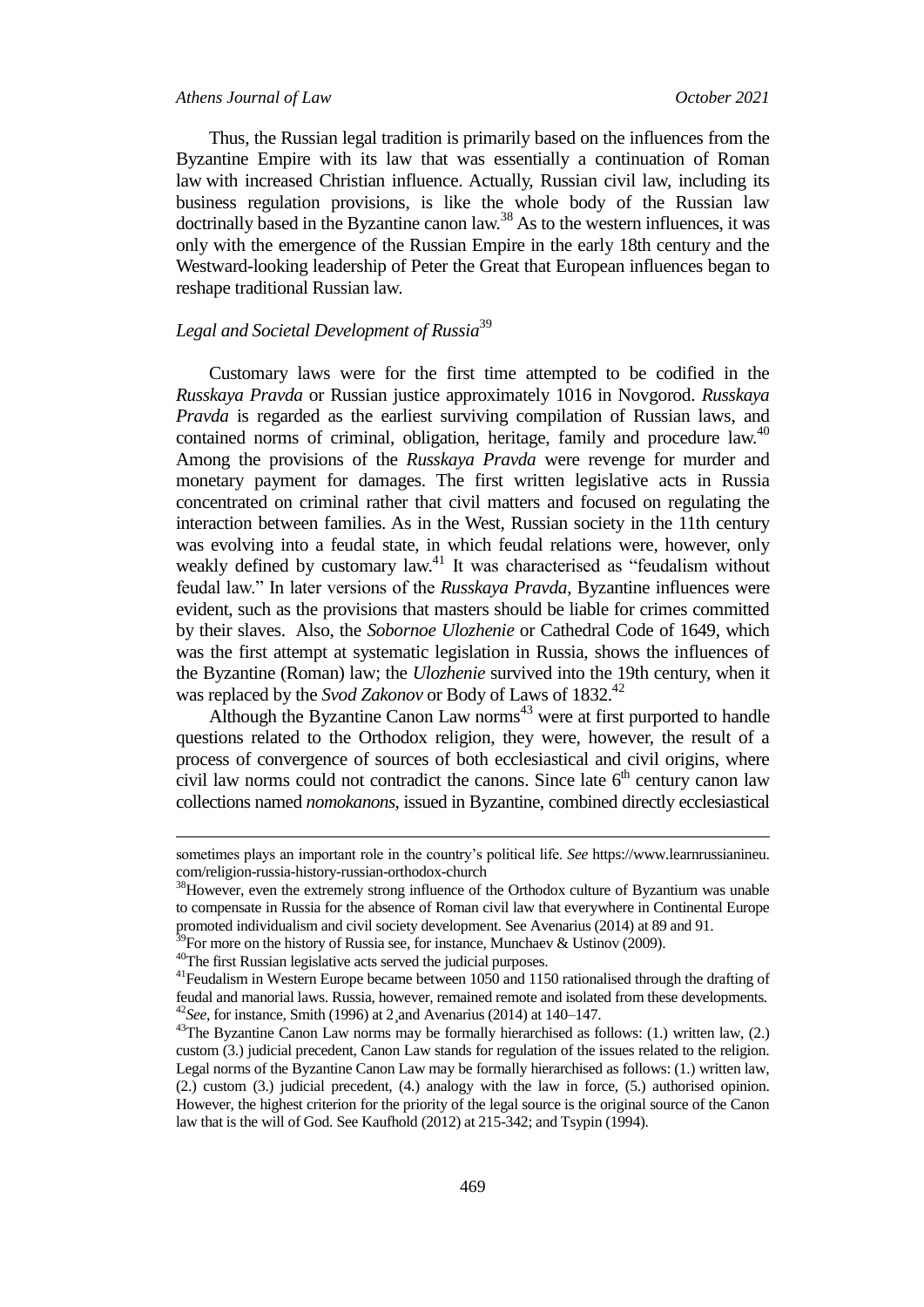1

(canons) and secular norms or imperial laws. One of the most important Byzantine nomokanons, the *Nomokanon* of 14 Titles<sup>44</sup> was translated into Slavic languages and passed into the [Russian Church;](https://orthodoxwiki.org/Church_of_Russia) in the 12<sup>th</sup> Century it was revised provided with a prologue and commentary by Theodore Balsamon, who was the most important canonist in Constantinople that time. 45,46

Russian version of the Nomokanon, so-called *Kormchaya Kniga*, <sup>47</sup> included the rules applicable not only in religious issues but also in judicial and administrative activities concerning secular issues. It was officially recognised by the (Russian) Synod and included in the *Svod Zakonov*. Then in 1839, it was partly replaced by the new (current) canon law book, the Book of Rules (*Книга Правил*), where the outdated and irrelevant content was deleted.<sup>48</sup>

The role of Greek clerics, who were well educated, in promoting legal and societal development in Russia was very important. Under the circumstances of the underdeveloped state institutions the clerics were expected to act on the behalf of the state. Following the Byzantine tradition, the church supported the state in securing public order and even morality, particularly in family relations.<sup>49</sup>

In particular, the orthodox clergy was an important factor in the development of old Russian jurisprudence since they possessed the legal material representing the achievements of the Byzantine law based on the best works of the Roman legal scholars. The legal material brought by clerics concerned not so much legislation but rather legal science, and in particular, skills in elaboration, classification and systematisation of legal material, those are the skills they achieved in the studies of sacred texts by applying logical methods. Actually, the *Kormchaya kniga*, was an example of the fluent presentation of the legal rules that were constructed not on the outdated customs or the occasional decision of the authorities, but on the successfully developed and recognised legal principles corresponding the actual needs of the society. 50,51

Thus, the Russian (Nomokanon) *Kormchaya Kniga* followed by the *Book* of Rules (*Книга Правил*), the purport of which was to serve as a manual in the church governance and in the ecclesiastical court, created, thanks to their high theoretical

<sup>&</sup>lt;sup>44</sup>The conciliar canons in the first part of it are basic texts of Greek Orthodox ecclesiastical law up to the present time.

<sup>&</sup>lt;sup>45</sup>In his Scholia (explanatory notes) the text is paraphrased, difficult concepts are interpreted, reference to the reasons which led to the enactment of the canons is made, the text is compared with similar canons, the conflicts with contrary or different texts are pointed out, and harmonisation of the contradictions is attempted. Balsamon's exegetical method is generally similar to that adopted by contemporary canonists of the Latin West.

 $^{46}$ For more on the subject see, for instance, Hartmann & Pennington (2012) at 115–169.

<sup>47</sup>For more on the subject *see*, for instance, https://omolitvah.ru/eto-interesno/chto-takoe-kormcha ya-kniga.

 $^{48}$ For more on the subject see, for instance, Muravyev (2003) at 318–325.

<sup>&</sup>lt;sup>49</sup>Russian orthodox church has never pretended to be politically and legally autonomous and fully shared the symphony with the secular power though their competencies were distinguished. See Fogelson (2015) at 41; and for more on the issue *see* Dorskaya (2016) at 1.

<sup>&</sup>lt;sup>50</sup>Such a brief-law-book style that followed the synoptic Byzantine codifications became popular in Russia. It strengthened the development of Russian law towards its abstractness.

<sup>&</sup>lt;sup>51</sup>For more on the subject see, for instance, Muravyev A. (2003) at 318-325, Klyuchevsky (2000) at 328–330 and Tomsinov (2009) at 14–15.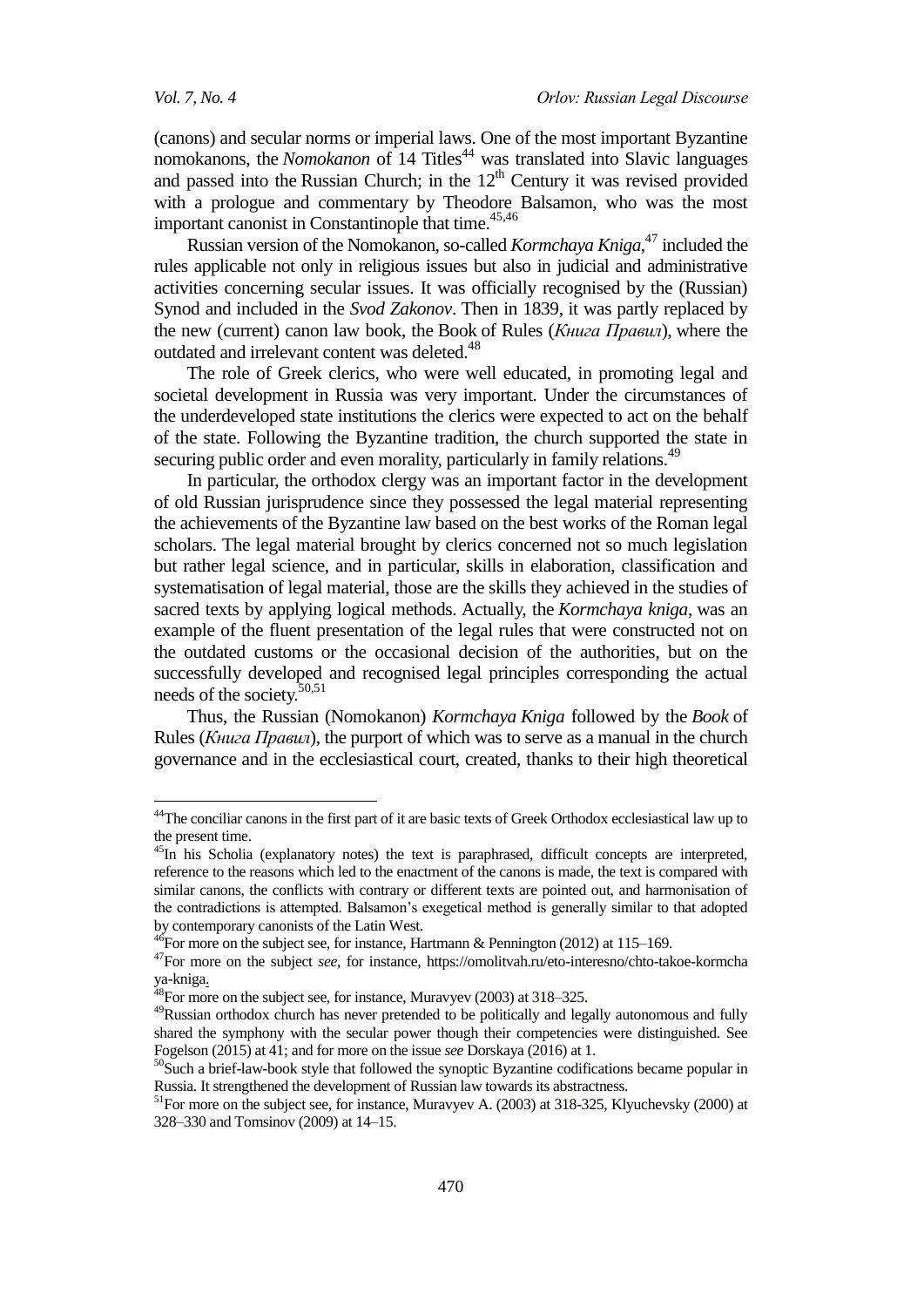and technical level, the ground for adoption of constructions of the French exegetical jurisprudence and then also German conceptual jurisprudence (*Pandect law)* in Russian civil law. Moreover, the basis of Russian canon law, without being bound to any legal, in particular civil law tradition, became a platform for value orientation of Russia and its law, originated in the Orthodox Christianity<sup>52</sup>, where law in the meaning *Pravda* (positive law codification) is also identified with right and justice implying equity and even truth (*veritas*). So, the Byzantine canon law tradition is the original philosophic root of the Russian law aimed at integrating positive law with moral values and seeking for the verity, often even at the expense of economic rationality.

Since the Byzantine as well as the Russian church was tightly interwoven with the state, religious and secular issues were not properly distinguished, and the canon law norms as a whole were contained in the general system of state laws<sup>53</sup> with the reservation that such laws are under the competence of the emperor as a universal and absolute lawmaker, who was the head of both the church and the state.<sup>54</sup> So following the Byzantine tradition<sup>55</sup>, czarist Russia was an ideocratic state and the will of the monarch was the only legal source of law; life in the country was regulated by a great number of normative acts and regulations, but there were no exact laws.<sup>56</sup>

The Russian society was in the first place a hierarchical class society. The state subdued all social classes and institutions, including the church; furthermore, the body of civil servants (but in principle all social groups were under the duties) was a class dependent of the Czar and separate from society.<sup>57</sup> For upholding societal integrity, the ideological pillars were purported. In addition to orthodoxy, they include *sobornost* and *derzhavnost*. *Sobornost* or conciliarity stands for a form of sociality—or conciliary unity—that expresses and embodies the unity and freedom of its members. 58,59 In turn, *derzhavnost* or statehood or primacy of the state means the domination of vertical societal relations, in which the interests of individuals are subordinated to the higher-level interests, usually personified in the

 $52$ Unfortunately, the facts of any practically positive impact of the Russian canon law on ordinary secular life I have not traced. Moreover, it is of common knowledge in Russia that positive (written) law as a means of state governance was unknown in Czarist Russia; fiscal interests *of the crown* were the main concern of the Russian legislator. In fact, and peasants as individuals were not legal subjects, and mainly they enjoyed living according to the custom law. Furthermore, the utilitarian attitude of the state to the citizens and vice versa is a traditional problem of the Russian society, and to live in accordance with the law is still a challenge in Russia. *See* Fogelson (2015) at 41–50.

 $53$ Only between  $11<sup>th</sup>$  and  $12<sup>th</sup>$  the law became an autonomous discipline with its own method in the Byzantine East as well as in the Latin West.

<sup>&</sup>lt;sup>54</sup>The ideal for law in Byzantine was linked to the conception of the Czar's autocratic power, because the emperor was the embodied law, the *nomos*. Consequently, if you give something a name, you empower it, and when you call something a law it becomes very solemn and strictly adhered to. See https://pravoslavie.ru/49277.html

<sup>&</sup>lt;sup>55</sup>Contrary to the Roman churches, the orthodox churches are national churches, the priests and patriarchs always considered themselves the first patriots of the country and their most important aim was to serve their nation.

<sup>56</sup>See Orlov (1999) at 359-360.

 $57$ Even the nobles were set free only on the second half of the  $18<sup>th</sup>$  century.

<sup>&</sup>lt;sup>58</sup>The members of such a unity are completely united and completely free at the same time.

<sup>59</sup>See Horujy **(**2011)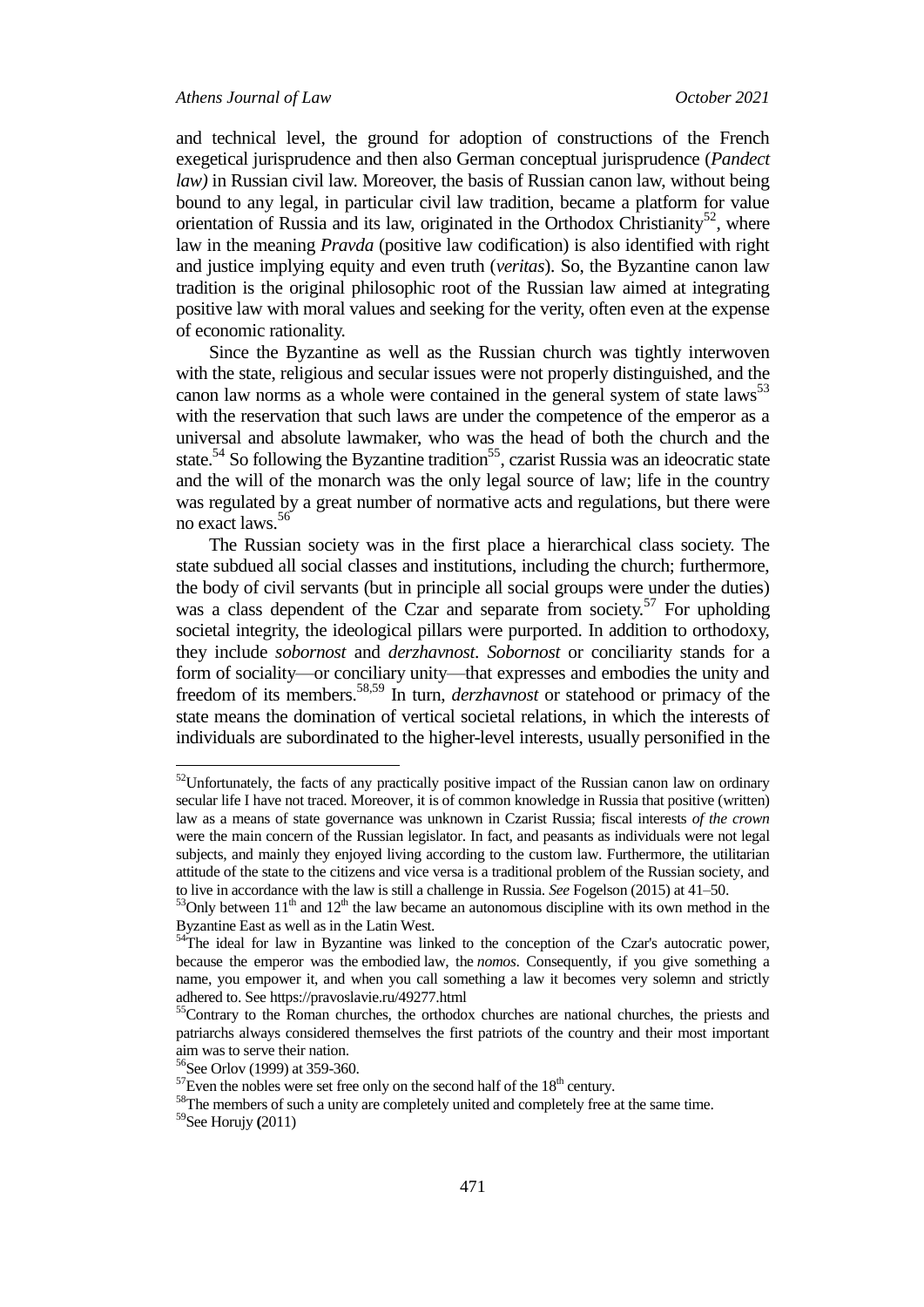state power, and it also means the habit of appealing not to the law but to the authority of an official. $60$ 

Strengthening the power of the state and, in particular, its head was the main concern of czar Peter's reforms in the field of law. Also, Catherine II (1762-1796) and Alexander I (1801-1825), in their attempts to modernise the Russian society and law in accordance with the western liberal ideas and models, showed clearly their unwillingness to accept any legal restrictions on their power as sovereign. In general, the use of law and the legal system to reinforce the power of the ruler is characteristic feature of Russian legal culture. The Czar's personal power was at all times superior to any rule, law or statute, and any societal improvement in the country required the enlightened mind of the monarch. Still in the  $19<sup>th</sup>$  Century, the Russian imperator issued laws and supervised the observance of them. He was also the supreme judge, and he decided on the finance of the state<sup>61</sup>. Administrative regulation has always been dominant in the development of law in Czarist Russia and later. The centralised exercise of power that was adopted from Byzantine law was reflected in the detailed regulation of life and often also as an arbitrary regimentation in Russia.<sup>62</sup> As to the German concept of *Rechtsstaat*, or lawruled state, it became known as *pravovoe gosudarstvo* to Russian constitutional thought only starting from the  $1880s^{63}$ 

Dealing with the consequences of the belated modernization has been the main concern of Russia in respect of developing modern legal system that ought to correspond the needs of economic development. The social and economic development of Russia was really interconnected with the development of modern Russian law. The economic and cultural differences were in Czarist Russia an obstacle to the formation of the uniform family, personal, and property law ideals which were necessary in order that the uniform system of civil law norms could be achieved; however, all attempts at uniform legislation failed, although the gathering of legal norms into bodies of law began in Russia in 1649. Moreover, trade customs were traditionally ignored in Russian law, and commercial activities were not regarded as suitable for the upper classes in the czar Russia.<sup>64,65</sup> Furthermore, the established feudal society structure<sup>66</sup> and, in particular serfdom, denied the rights of peasants who were the majority of Russia to exercise commercial activities, and it restrained substantially the development of commodity production in Russia<sup>67</sup>, since the czar Russian agriculture was mainly self-

 $65$ See, for instance, Puginsky (2013) at 25.

1

 $60$ For more on this subject see, for instance, Loskutov & Tribunskaya (2015) at 345–354.

<sup>&</sup>lt;sup>61</sup>For more on the subject see, for instance, Bohanov (2002) and Bohanov (2004).

 $62$ See, for instance, Smith (1996) at 8 and Heuman (1991) at 122–123.

<sup>63</sup>*See* Giaro (2015) at 316 and the material referred therein.

<sup>&</sup>lt;sup>64</sup>Nobles are not expected to do any work in Russia, as elsewhere in the traditionally civilised countries and even in the uncivilised world if possible; this concerns in particular men. The same values are particularly shared by the children of the nouveax riches in present Russia.

<sup>&</sup>lt;sup>66</sup>In the legal sense, the Russian society was divided into two flatly different parts: peasants, the life of whom was regulated by custom law, and privileged groups, for which laws were passed; each estate has its own rights and duties.

 $^{67}$ In the absolutist Russia (the end of the 17<sup>th</sup>—the first half of the 19<sup>th</sup> century) the emerging industrial and professional corporations were to survive in the established feudal and absolutist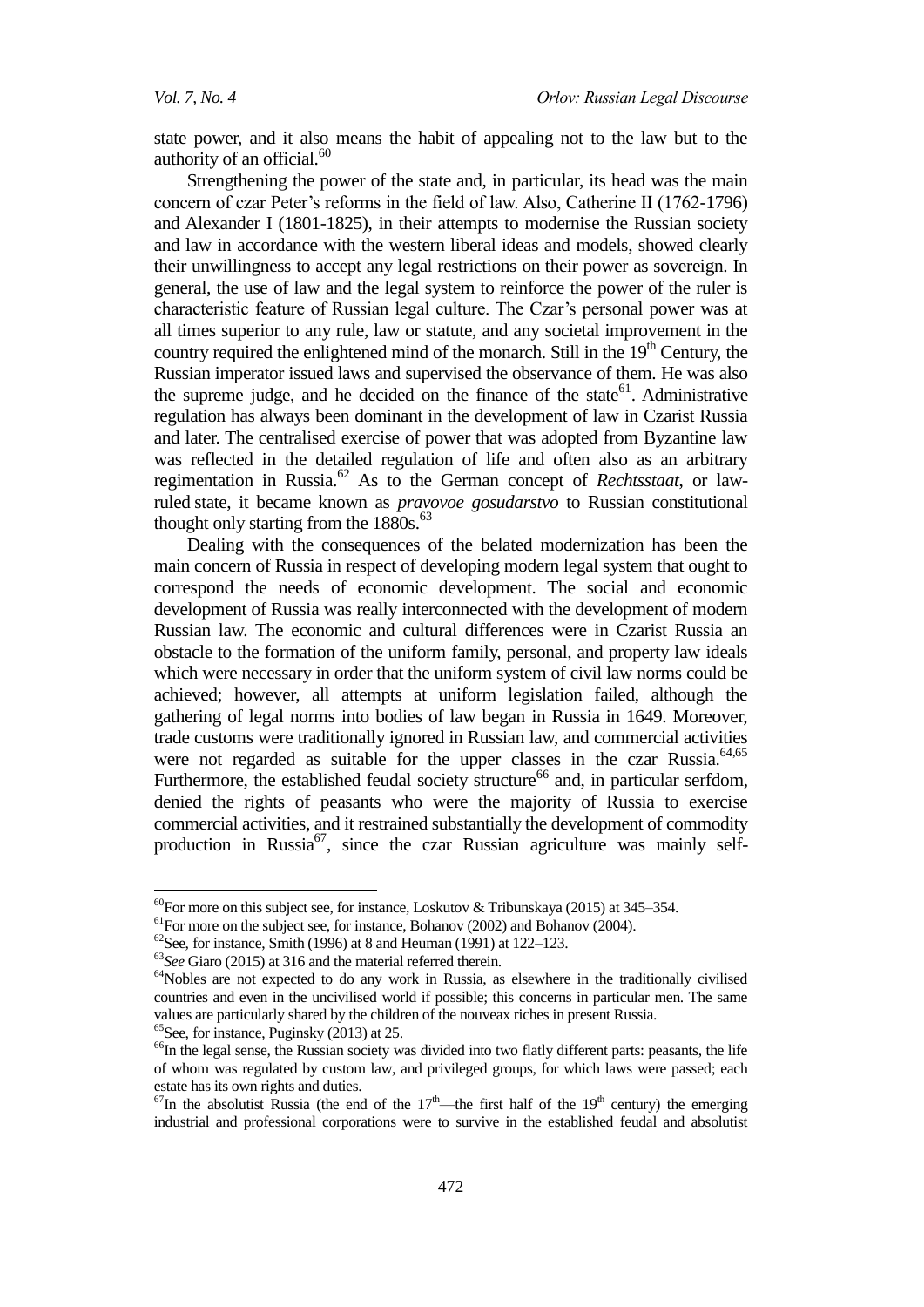sufficient. Even according to the Charter of the Cities of 1875 trade activities were a status privilege of merchants. In fact, Russian society was not been much familiar with the market economy tradition. Strong enterprises, independent from the state power were absent in Russia, and business activities were mainly subject to public law regulation that was aimed to secure, in the first instance, public interests.<sup>68</sup>

Particularly in the 19<sup>th</sup> Century the capitalistic development in Russia met with obstacles which were connected to the dominant social structure, particularly the autocracy and serfdom. Serfdom still restricted the development of markets and entrepreneurship; only a proportion of the estate owners managed, although with difficulty, to adopt to the market economy, but also it fell into crisis after the abolishment of serfdom  $(1861)$ , because the nobles were unable to use paid work.<sup>69</sup>

Thus, the conditions for organic capitalist market economy development were insufficient. Unrecognition of trade customs and factual nonexistence of free and independent merchants were real obstacles to economic development of Russia. Therefore, the state made efforts to promote business activities by legal means, and the promotion of industry and trade became prioritised in the Government's policy particularly since the 19<sup>th</sup> century. And in the years between 1861 and 1874, Alexander II decreed his reforms that concerned Russia's social, judicial, educational, financial, administrative, and military systems. The reforms liberated roughly 40 percent of the population from serfdom, created an independent judicial system, introduced self-governing councils in towns and rural areas, eased censorship, transformed military service, strengthened banking, and granted more autonomy to universities.<sup>70</sup> Furthermore, in the  $19<sup>th</sup>$  Century, many traditions and institutions of Western European civil law were adopted and law became the main source, while customs were placed second. In particular, the second half of the  $19<sup>th</sup>$ Century was remarkable: trade law began to be differentiated from civil law and the Statute on Trade reformed in 1887 and 1893 allowed commercial activities by anybody irrespective of the estate, and also commercial customs were applied according to it, but subject to restrictions. The trade legislation contained, however, more organisational than private law norms.<sup>71</sup>

## *Influences of Roman (Civil) Law*

**.** 

With the emergence of the Russian Empire in the early 18th century and due to the westernisation policy of Peter the Great, the European influences based on Roman law began to reshape traditional Russian law, and so Roman law began to

system. However, there were peasants who became successful merchants and even equalised with the landlords who served the state as civil servants. See Munchaev & Ustinov (2009) at 44.

 $^{68}$ For more on the subject see, for instance, Orlov (1999) at 363 and the material cited therein.

 $^{69}$ For more on the capitalistic development in Russia see, for instance, Munchaev & Ustinov (2009) 138–150; as well as Orlov (1999) at 338 and the material cited therein.

 $70$ Some reforms of Alexander II even succeeded regarding especially the local self-government and judiciary reform. See, for instance, Butler (2009) at 31-32.

 $71$ But the development of Russian trade law as an independent discipline did not last for long, because the Commission founded in 1884 to prepare the Civil Code of Laws stated that its norms belonged to civil legislation.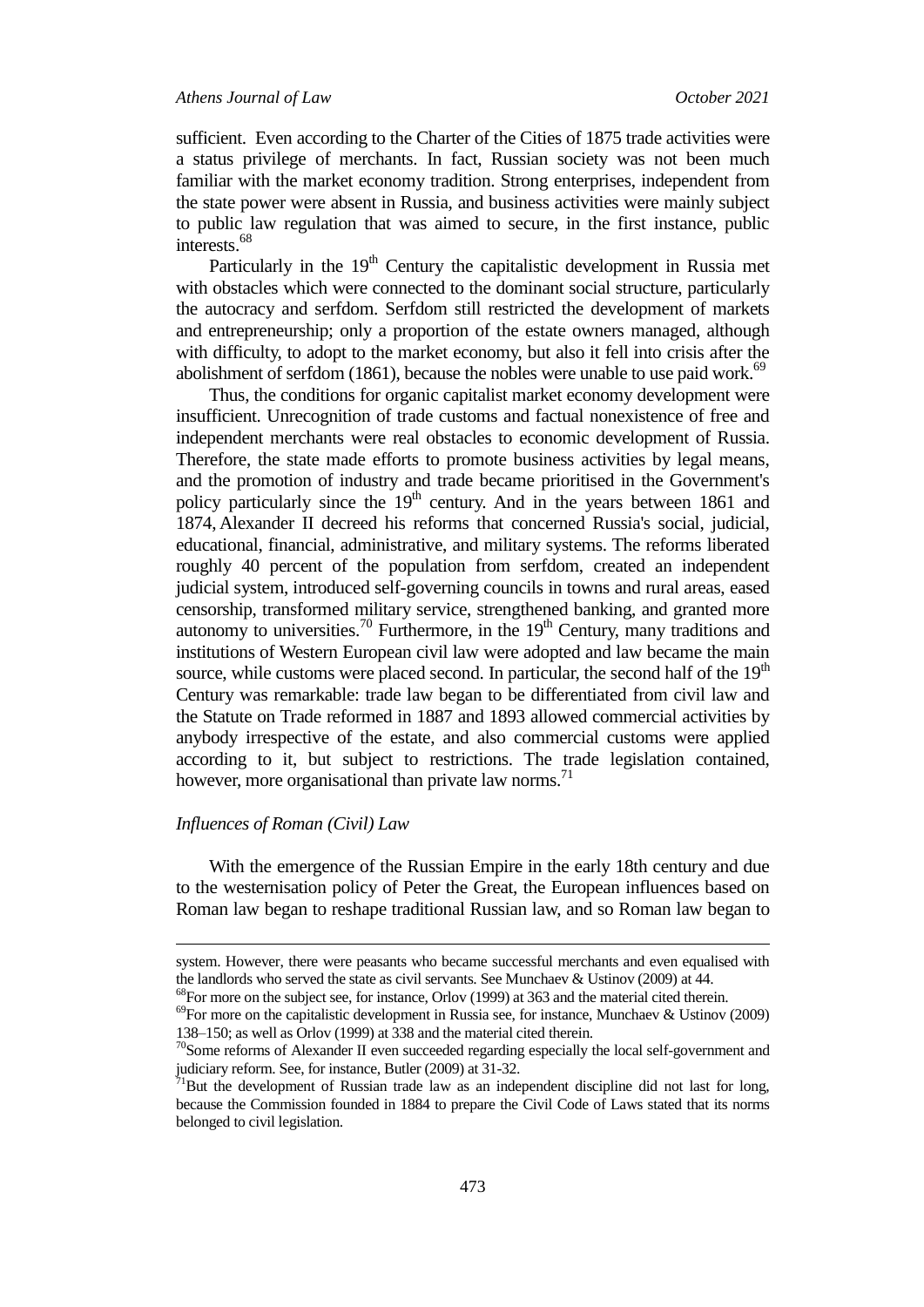influence Russia law indirectly through the influences of Western European, primarily French and German  $law<sup>72</sup>$  The actual acquaintance with Roman (civil) law in Russia was related to the necessity of the modernization of Russia and its legal system following the experience of the western Europe in the development of the modern, in particular civil law, based on Roman law.<sup>73</sup> Following, for instance, the influence of the French exegetical approach to the law, that required strict obedience of the law and ignored doctrinal constructions, the legislative work in Russia reached the significant result. It was the *Svod Zakonov* or body of laws of the Russian empire published from  $1832^{74}$ , which contained the civil, state, administrative, criminal, and procedural law normative acts; the private law part of it contained also some Roman transplants. On the whole, the *Svod Zakonov* was casuistic, unmethodical and unsystematic. In fact, it was more compilation than a codification.<sup>75</sup>

A significant role in the modernization of Russian law, with the reference to Roman law, played the Governing Senate (*Pravitelstvuyushchiy Senat*) that was a legislative, judicial, and executive body of the [Russian Emperors,](https://en.wikipedia.org/wiki/Tsar) instituted by [Peter the Great,](https://en.wikipedia.org/wiki/Peter_I_of_Russia) which evolved In the  $19<sup>th</sup>$  century into the highest judicial body in Russia. For instance, it was the [Court of Cassation](https://en.wikipedia.org/wiki/Supreme_court) for civil cases of the Governing Senate who finally acknowledged the distinction between private and public law in the Russian legal practice.<sup>76,77</sup>

In particular, German law attracted much attention in Russia, and German universities were intensively visited by Russian scholars for their studies of Roman law. Still in the end of the 19<sup>th</sup> century Roman law was in force in Germany, as elsewhere in Western Europe, and the norms of the *Corpus Juris Civilis* were directly applied in practice. The teaching of pandect law and exegesis of Roman legal texts was very important in Germany due to the particularity of legal regulation (or existence of many legal systems) in the country. Moreover, German law studies were regarded in official Russia as a better alternative to the revolutionary (natural) law ideas emerged by the French revolution.<sup>78</sup>

The next significant step in in the development of Russian civil law was the draft of the Civil Code of Laws, in which the German Pandect doctrine was applied, and this meant the scientific rationalisation of the traditional legal order in Russia. The impact of German private law on the Russian drafts was particularly strong. In the spirit of Pandect Science, Russian institutions were adapted to their

 $\overline{a}$ 

towards the collective consciousness and the hierarchical spirit of the Orthodoxy Ibid at 309.

<sup>72</sup>Thus, Byzantium was not the conduit of Roman (civil) law to Russia, and in fact, the *Corpus Iuris Civilis*—neither the original Latin text, nor its Greek version from the late 9<sup>th</sup> Century, called *Basilics*—was known in Russia until the end of the seventeenth century.

 $73$ Before the  $19<sup>th</sup>$  Century no learned law, no juristic literature and no juristic profession of the western type related to civil law was known to Russia. *See* Avenarius (2014) at 231–270.

 $74$ It occurred as a result of the abandoned, due the Napoleonic Invasion of 1812, plans to adopt the French-style civil law in Russia. *See* Avenarius (2014) at 89 and 91.

<sup>75</sup>Ibid at 202–203.

<sup>&</sup>lt;sup>76</sup>See, for instance, Avenarius (2014) at 319–321.

 $77$ Roman law was also subject to the critical attitude in Russia. According to Pobedonostsev, who was a conservative politician and head supervisor for the Russian Orthodox Church, contrary to Roman law with its unlimited egoistic concept of ownership, Russian law was oriented

<sup>78</sup>See Rudokvas (1998).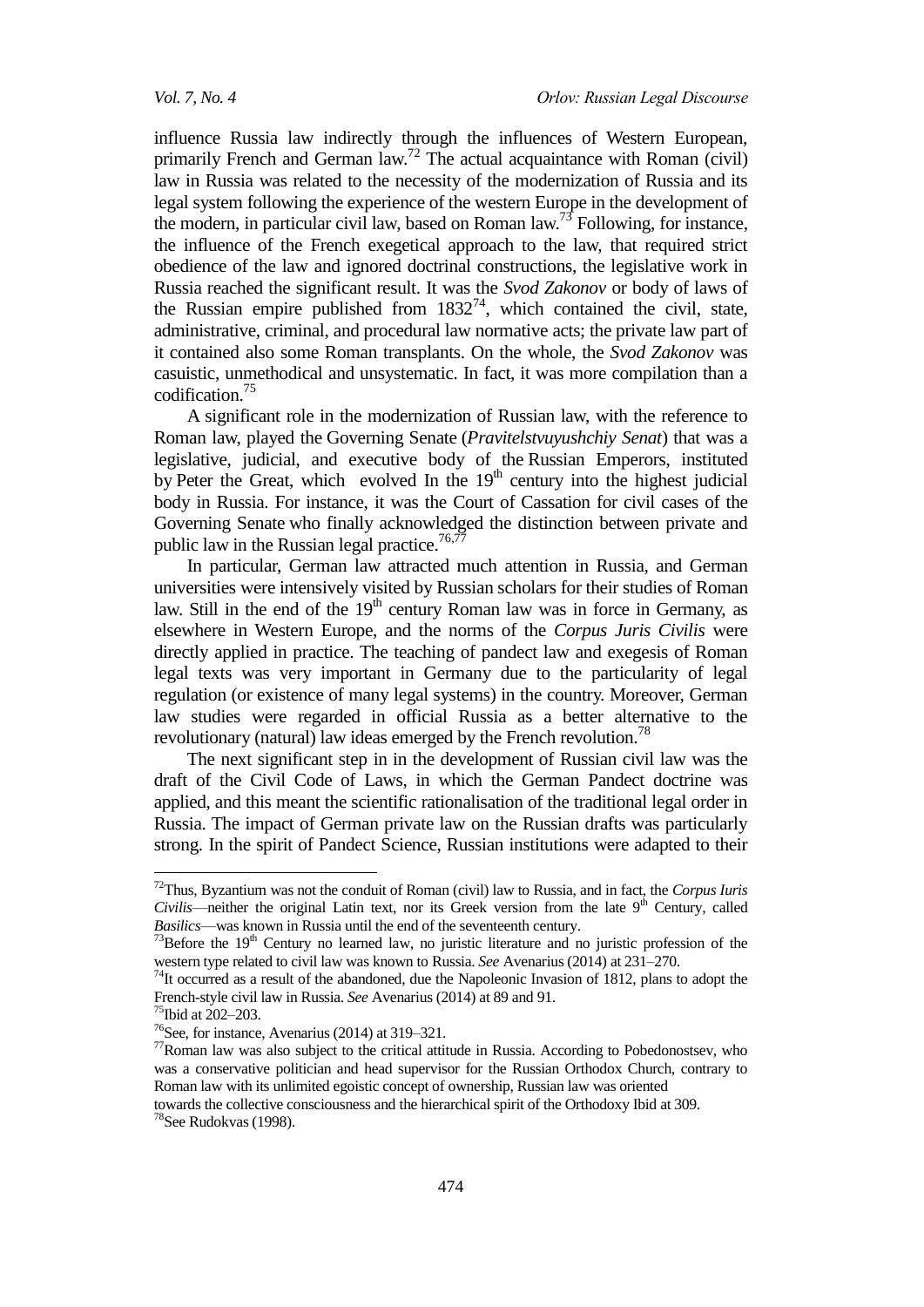#### *Athens Journal of Law October 2021*

Roman law patterns.<sup>79</sup> However, the encoding of Russian civil legislation failed because of the First World War, but the draft of the Civil Code of Laws contributed to the content of the Civil Code of the Soviet period (1922).<sup>80</sup>

The modernisation of the imperial (absolute) Russia and its capitalist future was ended up with the Russian Revolution of 1917. The modernisation efforts of the state had started the contradictory period of the history of Russia.

Still in the beginning of the  $20<sup>th</sup>$  Century, the Last Russian Czar Nikolai II (1895-1917) continued ideocratic ruling sincerely believing in the divine origin of his power. And he repudiated his power too late, when the country had met the catastrophe connected with the unfortunate participation in World War I and the Revolutions.

#### *Soviet and Modern Russia*

The Revolution was followed by the period of the socialist construction of the society that included also the adoption of the codified civil law modified to the needs of the new society. The first Civil Code of the Soviet period (1922) was an instrument for transition from capitalist to socialist society. However, the adoption of the codified civil law showed a kind of continuity between the pre-revolutionary and the Soviet legal system. Particularly, the continuity concerned in administrative law as well as other branches of public law.<sup>81</sup>

Legal science was purported to play a significant role in the construction of a new socialist society. In accordance with Marxist legal science, the course of history in the new Soviet vision was determined by universal laws (regularities), above all by the means of production and class struggle. $82$  The vision was connected to the belief in man's rationality and ability to construct an ideal society with the revolutionary vision of history. Law, in turn, was understood, in accordance with the principle of revolutionary legalism, as a tool of governance and repression in the interest of the ruling class, meaning in a socialist society legal policy aimed at achieving political goals of the state by legal means.<sup>83</sup> The application of such a policy led to the emergence of the legal science marked by Marxism, sociological approach and concepts, extreme dogmatism, reference to the authorities as the ultimate argument and self-sufficiency in the Soviet Union.<sup>84</sup>

The Code of 1922 was followed by the Civil Code of 1964 that was a basic civil legislative act of a socialist society. $85$  In accordance with the Code, business

<sup>&</sup>lt;sup>79</sup>See Avenarius (2014) at 120-125 and 532.

<sup>&</sup>lt;sup>80</sup>For more on the development of Russia between the 19<sup>th</sup> Century and the beginning of the  $20<sup>th</sup>$ Century see*,* for instance, Munchaev & Ustinov (2009) at 138–158 and 198–207; as well as Orlov (1999) at 363–364 and the material cited therein.

 $81$ Giaro (2015) at 316–317.

<sup>&</sup>lt;sup>82</sup>Consequently, legal history, including Byzantine law was marginalised as secondary to the economy and class struggle.

<sup>&</sup>lt;sup>83</sup>In fact, the communist ruling in the Soviet Union was ideocratic. In particular, it concerns the revolutionary times and the Khruschev's period with the caricature believe in the victory of communism as the most scientific theory.

 $84$ See, for instance, Poldnikov (2019) at 150–155.

<sup>85</sup>For more on this subject see, for instance, Ostroukh (2013) at 373–400.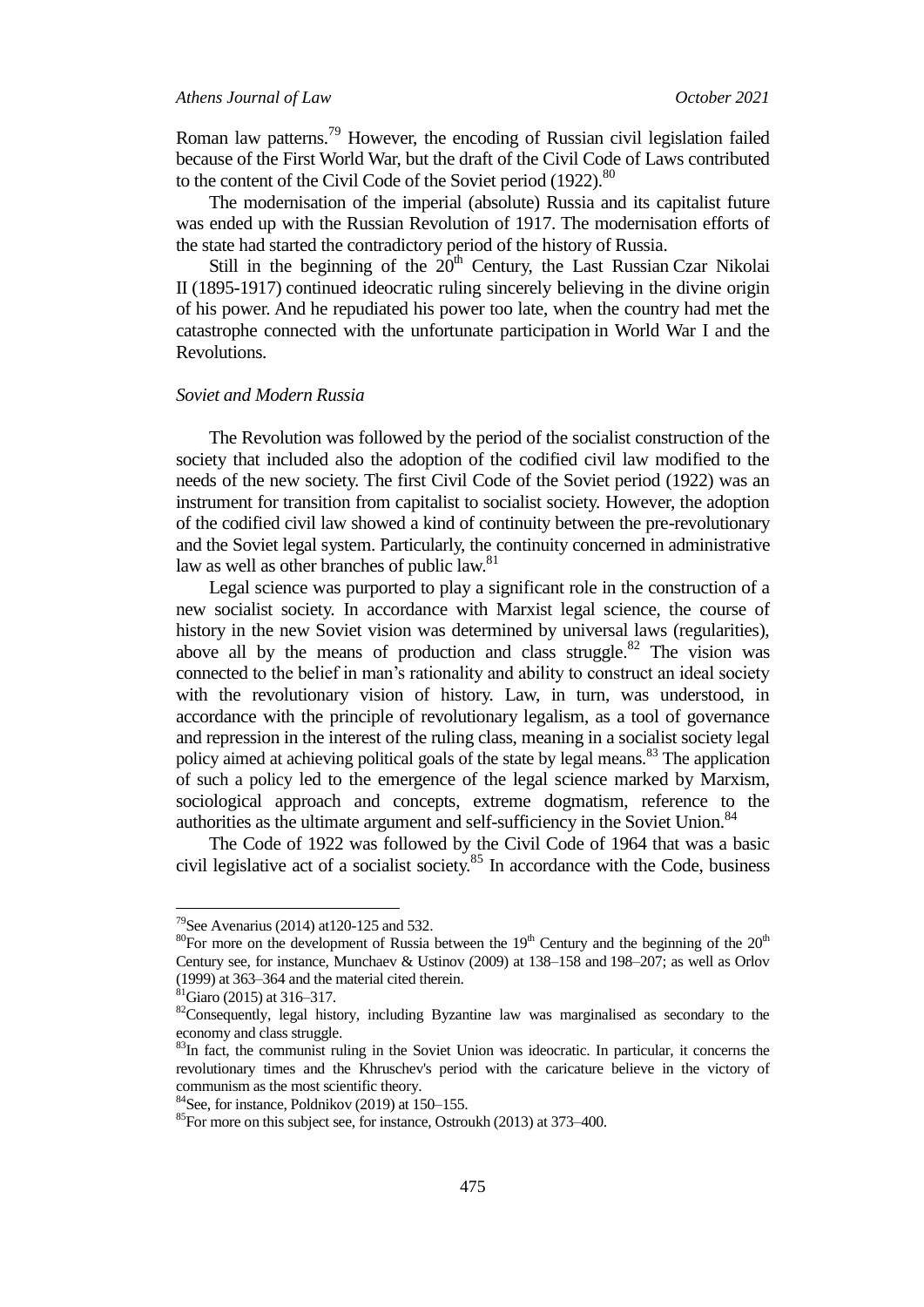1

activities in the Soviet Union were subject to the economic law regulation standing for civil law provisions strengthened by compulsory norms that concerned the formation of contract and its content as well as settlement of disputes.

Industry and trade became priority activities of the state, whereas private business activities became strictly limited and even prohibited in the Soviet Union. A remarkable exception in the Russian business history are the cooperatives that are a modern modification of a traditional Russian *artel*, association of workers, sometimes mixed with partnership.<sup>86</sup> In the Soviet Economy, cooperatives in the form of collective farm, or *kolhoz* played an important role. The same concerned production cooperatives until the "modernization" reforms of Khruschev, strived for the "light communist" future, in the end of 1950s, when the production cooperatives were absorbed to the state sector, and almost any kind of selfinitiative entrepreneurial activity was officially criminalised. However, in 1980s, cooperatives had the renaissance by giving impulse to the expansion of private entrepreneurship in Russia.<sup>87</sup>

The scientifically grounded, directed from the above socialist economic policy succeeded in the building of the fundament of the modern society in the Soviet Union, thanks to the strict and sometimes even extremely strict mobilisation of resources, The mobilisation meant not so much the use of coercive, mainly disciplinary measures, but rather the appeal to general Russian consciousness, and this implicated the ideology and propaganda means that used the metaphysic language comparable with the one used in the Byzantine imperium. But, starting from the late 1960s, the further development of the Soviet economy faced the problems, regardless of the promises of the scientifically proven communist future.

The construction of the socialist future was interrupted by the Perestroika started in the mid-1980s, when Mikhail Gorbachev, the last ruler of the Soviet Union opened the "totalitarian doors" for denial of the socialist past, and due to the massive propaganda for reforms the Perestroika brought the rather massive inspiration to turn to the capitalist alternative. However, "the free-market economy" and "natural capitalist development", scientifically discovered as trustworthy, even as verities in the process of problematization of socialist economy in 1990s,<sup>88</sup> brought any particular success, except for the benefits enjoyed by the active part of the Soviet ruling elite through the privatization of the state property.

As a result of the reforms started in the end of the Soviet period, Russia became an independent state with its own legislation including the Constitution and Civil Code, and is politically<sup>89</sup> and confessionally pluralistic society.

The present Civil Code of 1994-2006 is purported to be the basis for a market

<sup>&</sup>lt;sup>86</sup>Initially, the *artel* was the traditional association of peasants, usually from the same rural commune, who worked or sought work together away from the village. In the Law of 1902, labour *artels* were defined as partnerships founded for performance of specific work or production as well as for provision of services through personal work of the participants at their expense and by their collective guarantee.

 $87$  For more on this subject see, for instance, Orlov (2015) at 413 and the material cited therein.

<sup>88</sup>So, the only one true orthodox faith became replaced by the only one true science.

<sup>&</sup>lt;sup>89</sup>Major parties in the Russian State Duma are United Russia (*Единая Россия*; in power), Communist Party (*Коммунистическая партия*), Liberal Democratic Party (*Либерально*-*Демократическая Партия*), and Fair Russia (*Справедливая Россия*).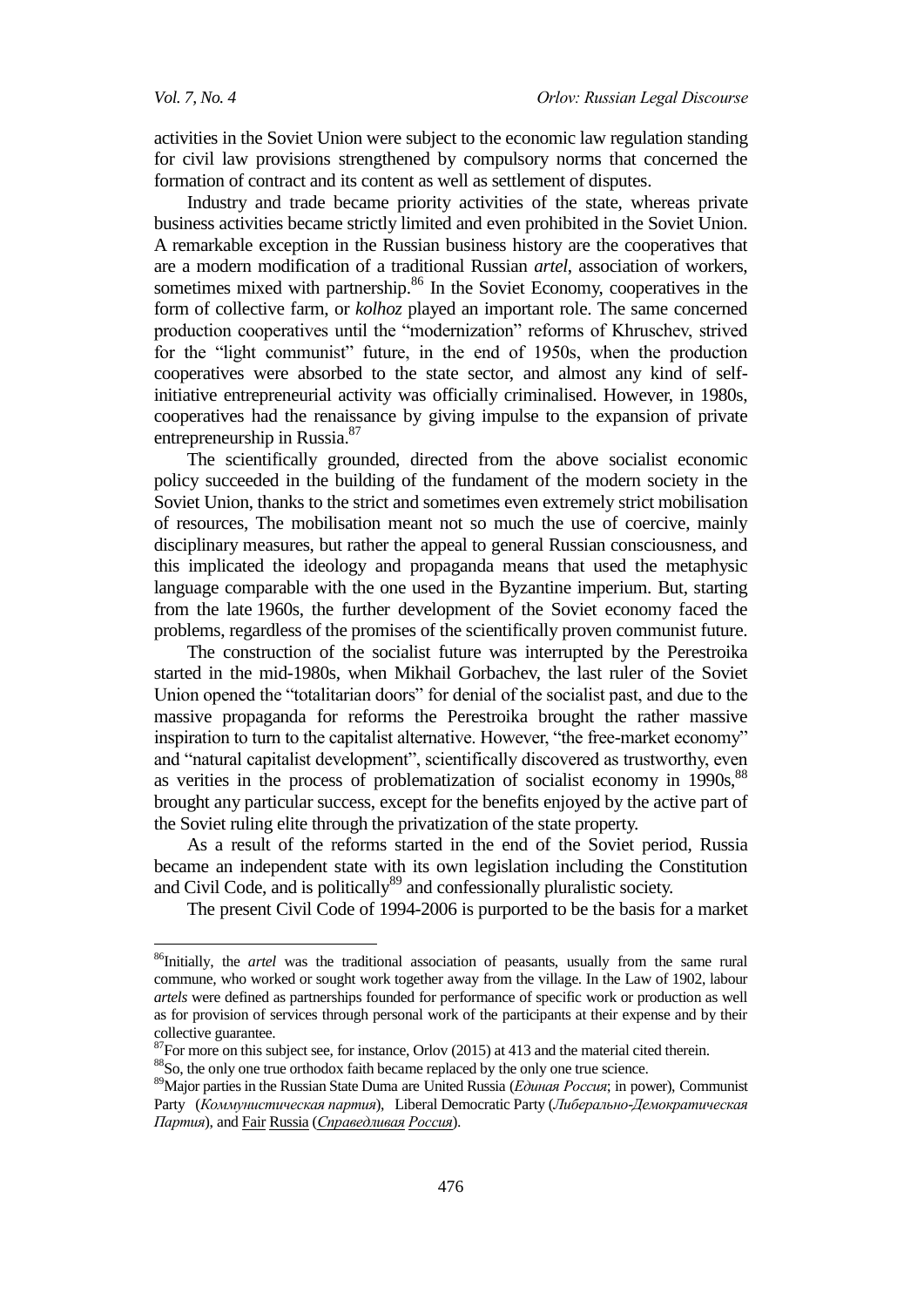economy and a liberal society in Russia, and it has introduced first commercial customs and then customs in general as a legal source to the Russian civil law.<sup>90</sup> Enterprises are independent and basically act in accordance with the civil law requirements, allowing the application of customs, including trade customs; enterprises are juristic persons and act mainly through the contracts.

### **Russian Legal System**

As the basis of the Russian legal discourse, the Russian legal system is normativistically defined $91$  and comprehend hierarchically determined legal sources as follows:

The first in the Russian legal system are (written) laws (normative legal acts) divided into

- 1. Basic laws, including
	- a) Constitution of the Russian federation (1993) and
	- b) Constitutions of the subjects of Russian federation, and
- 2. Federal laws that include Constitutional laws and ordinary laws, and
- 3. Laws of the subjects of Russian federation.

The Constitution of the Russian federation is the main source of law in Russia. Also, other basic laws of the Russian federation are endowed with the highest legal force. Following the provisions of the Constitution, the federal law takes absolute priority and it may be used to regulate any issue, unless otherwise provided in the Constitution. According to the Civil Code, civil legislation falls under the Constitution within the jurisdiction of the Russian Federation, and it consists of the Civil Code and other federal laws adopted in accordance with it. In respect of all other laws, the Civil Code requires in principle that the norms they include shall be consistent with it. Furthermore, many norms of the Civil Code contain references only to law, and consequently prohibitions to enact or apply a normative act subordinated to the law.

The second in the Russian legal system are (other) normative acts subordinated to the law (substatutory acts), including Ukases (edicts) of the President and Decrees of the Government.

Other normative acts still form a significant part of Russian civil legislation. But, although the legal acts of the President, Government, ministries, and other

 $\overline{\phantom{a}}$ 

 $^{90}$ For more on this subject see, for instance, Ostroukh (2013) at 373–400.

<sup>&</sup>lt;sup>91</sup>Russian law is also familiar with legal consciousness, natural law, good faith and general principles considerations and academic commentaries and discussions that could be regarded as descriptively existing legal sources. Noteworthy are also the international private law rules. According to the article 1191.1 of the Civil Code, in the application of foreign law, a court establishes the content of its norms in compliance with the official interpretation, application practices and doctrine in the respective foreign state. Thus, the rules of the applicable foreign law are to be regarded as descriptively existing legal sources.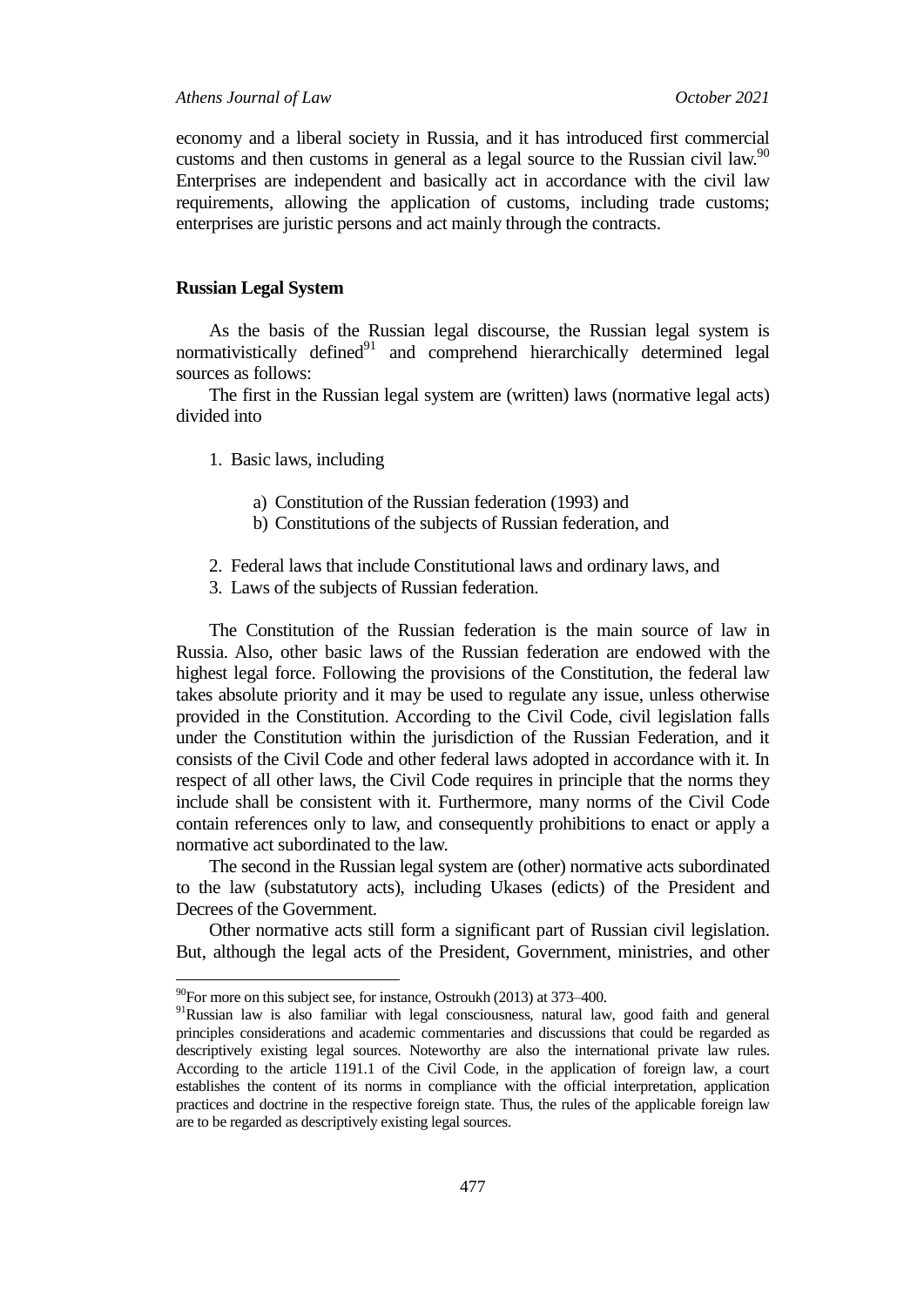executive authorities of Russia are regarded as civil law sources, they do not belong to the proper civil legislation.

In respect of the ukases of the President, it is provided under the Civil Code that civil law relation may be regulated by them, but only on condition that such ukases are not contradictory with the Civil  $Code^{92}$  and other laws.

The legal grounds for the power of the Government to issue decrees containing civil law norms can be, according to the Civil Code $93$ , only Civil Code and other laws as well as the ukases of the President, and it restricted only to the implementation of these. The Civil Code and other laws contain sometimes direct provisions on the enactment of decrees of the Government. In certain cases, the Civil Code refers directly to the possibility to issue a law or other legal act, and it also means that the decree of the Government may be applied to the legal relation in question.

In respect of the legal acts of the federal executive bodies or substatutory acts, the Civil Code provides that these bodies may issue acts containing civil law norms, in the cases and within the limits provided by the Civil Code, other laws and legal acts (ukases and decrees)  $94$ . Thus, the issuance of any administrative normative act must be grounded by the provision of the law or other legal acts.

The priority of the law over the normative acts subordinated to the law is directly enforced in the Civil Code and other laws. In the event of a conflict between an ukase of the President or a decree of the Government and the Civil Code or other law, the provisions of the Civil Code or respective law shall be applied. Thus, the ukases and decrees clearly differ by their legal force from the laws and, consequently, in event the court finds out the contradiction between the ukase or decree and the Civil Code or other law, it is not only its right but also obligation to leave the contradictory normative acts subordinated to the law inapplicable. As to the administrative acts contrary to law, it may be left inapplicable or recognised as invalid by the court.

The third in the Russian legal system are norms of international law and international treaties and the fourth in the Russian legal system are

- other legal sources, including
- $\bullet$  customs.  $95$

The fifth in the Russian legal system are normative agreements (treaties, contracts) that may, as legal sources, establish the legal rules of behaviour for their participants;

Russian law is acquainted with constitutional and administrative agreements, as well as with labour collective contracts (agreements).

<sup>&</sup>lt;sup>92</sup>Russian Civil Code, art. 3.3.

<sup>93</sup>Russian Civil Code, art. 3.4.

<sup>94</sup>Russian Civil Code, art. 3.

<sup>&</sup>lt;sup>95</sup>Additionally, Russian law recognises the analogy application. According to the Article 6 of the Civil Code, civil law (legislation) could be applied in a by analogy (the analogy of the legal rule and the analogy of the law), if the law, contract or custom regulating the relation in case is missing. In applying the norm or law by analogy attention should also be paid to the requirements of good faith, reasonableness and justice.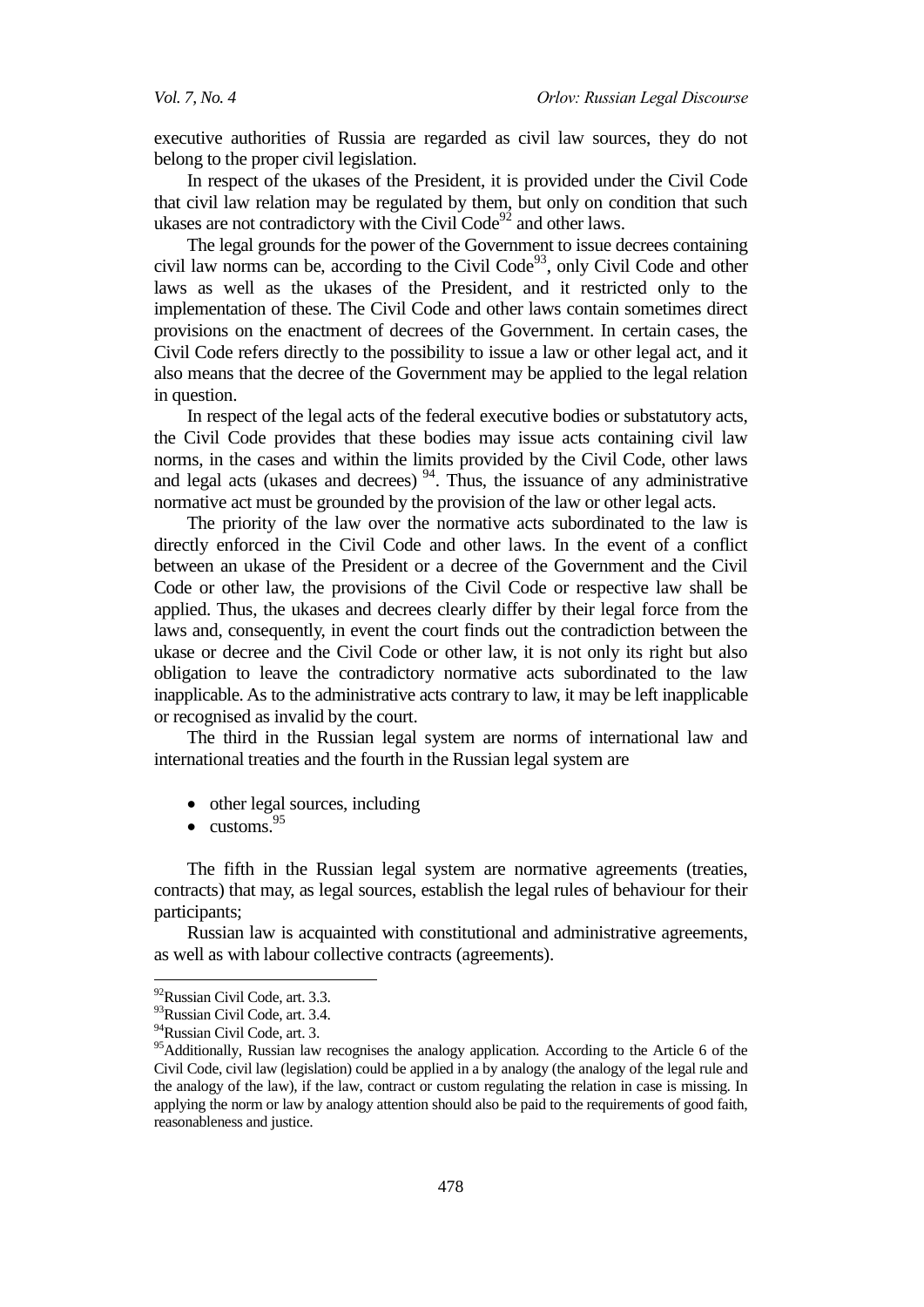But legal theory (doctrine) has been and is still excluded from legal sources in Russian law; and Judicial practice is also not regarded (at least traditionally) as a proper legal source; however, the precedent decisions of the Constitution Court could be seen as having legislative effect.

Furthermore in 2020 the Supreme Court has obliged the lower courts to check the correspondence of their decisions to its position.

In securing the functioning of the legal system in Russia, the highest judicial bodies, the Constitutional Court and the Supreme Court play an important role, although it is traditionally regarded in the Russian doctrine that judicial institutions do not possess norm-creative functions; they do not create norms of law, but merely interpret and apply them.

The Constitutional Court interprets the Constitution and resolves cases of compliance with the Constitution of federal laws and other normative acts as well as international treaties of Russia that have not entered into force. Furthermore, it resolves disputes about competence between state bodies. The Constitutional Court also considers appeals against a violation of the constitutional rights and inquiries from courts to verify he constitutionality of a law being applied or subject to application in a particular case.

In giving its normative explanations concerning constitutional issues, the Constitutional Court is empowered to deviate from the text-bound interpretation of the legal norms, and has resorted to using this power in the interpretation of, for instance, tax  $law^{96}$ . The Constitutional Court has also ventured, in its interpretation of the Constitution, to declare that fairness, legal equality, proportionality, and equity are the principles corresponding to the Constitution, and this may be interpreted as a legislative action.

The Supreme Court of the Russian Federation is the highest judicial body in the resolution of economic disputes and in civil, criminal, administrative and other matters that are within the jurisdiction of lower courts established in accordance with federal constitutional law. It exercises judicial review of the activities of the courts and provides explanations on matters of judicial practice.<sup>97</sup> There are also separate cassation and appeal courts of general jurisdiction in Russia. Noteworthy is that, although precedent law is not officially recognised in Russia, the role of the highest judicial bodies in securing the adequacy of the Russian legal system is important.

Business activities are, for the most part, regulated in Russia by the Civil Code that is the main civil law source, containing imperative (compulsory) and dispositive legal rules. In respect of contracts, legal sources may be generally hierarchised, in accordance with the Civil Code, as follows:

• The first are imperative norms of the law and

 $96$ For instance, in its decision of 1999, the Constitutional Court enforced the principle that any ambiguities of tax legislation shall be interpreted in favour of the taxpayer.

<sup>&</sup>lt;sup>97</sup>The plenums of the Supreme Court in Russia are competent to give not only decisions in concrete appeal cases, but also generalise the judicial practice and pass interpretative rules or guiding explanations on the applicable legal norms obligatory for the lower general courts.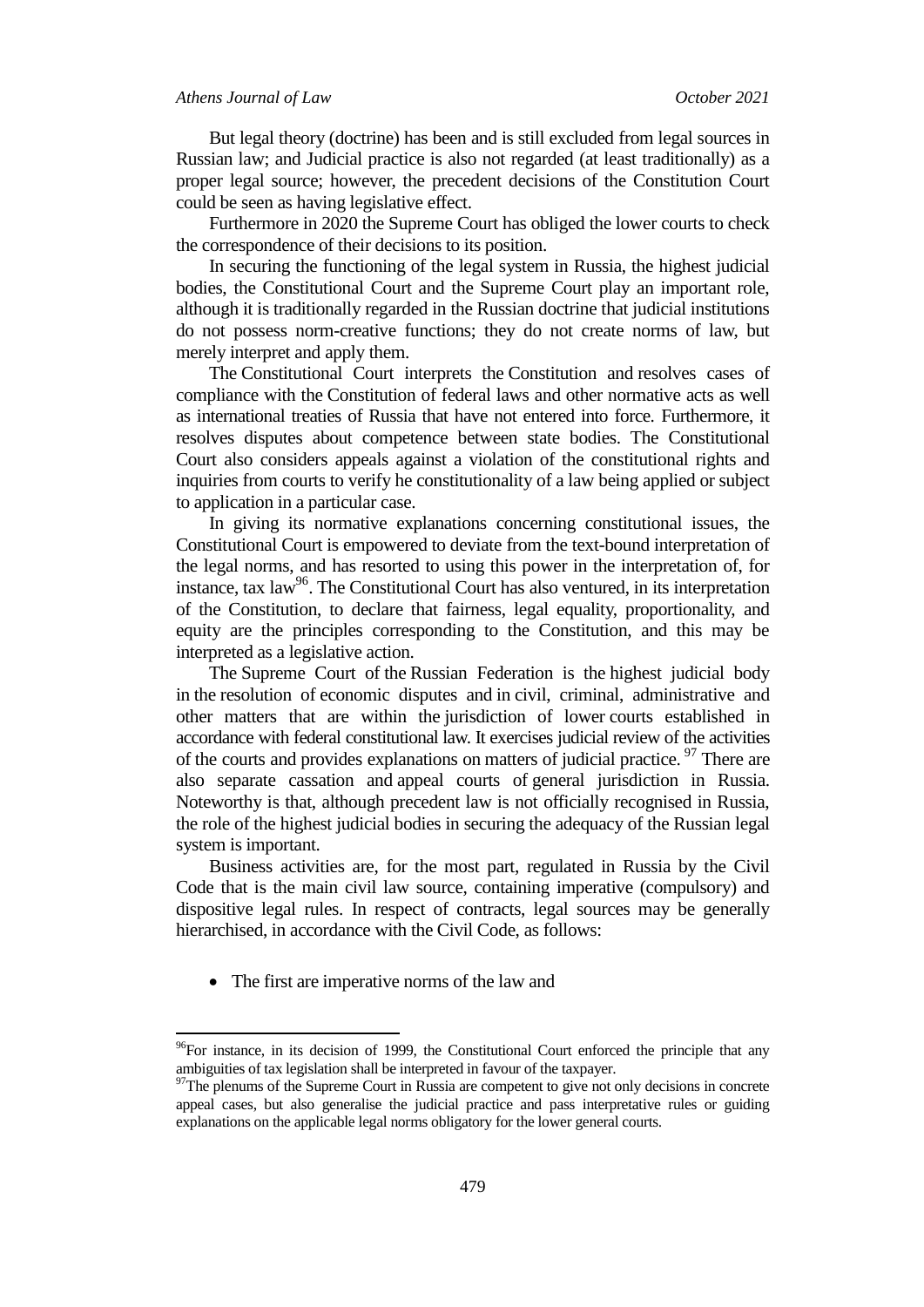1

- The second are the terms of the contract agreed upon by the contracting parties.
- The third in contract regulation are dispositive norms which shall be applied in default of the contractual terms, and,
- The fourth are customs (business customs) that are applicable in default of both contractual terms and dispositive norms.<sup>98</sup>

Thus, dispositive norm has priority over business custom in Russia<sup>99</sup>.

### **Peculiarities of Russian legal discourse**

Specific for Russia is particularly how the law is generally understood. The basic idea of Russian (post-Soviet) law is that it (law, legal reality, legal substance exists as

- a) legal consciousness, idea, concept of law (that are the subject of the natural law theory and the psychological theory of law),
- b) legal norms (that are the subject of the positivistic and normativistic theories), and
- c) social relations (that is subjected to theories of sociology of law).

The sociology of law approach, related to the social engineering, seems however, not to be generally distinguished from the jurisprudence (law in proper sense), and the term of legal order is usually associated with the society effectively governed by the rule of law.

Furthermore, the legisprudence is not properly distinguished from the jurisprudence and legal science. It reflects the scientist approach to the function of law in Russia, which is ordinarily realised in linear thinking, favouring single causal explanations.

In accordance with the general notions of law, Russian (civil) law regulating business activities has, following the traditional continental (in particular, German pandect) law system, the conceptual legislative basis where the law represents the axiomatic system of the norms that

<sup>&</sup>lt;sup>98</sup>In the event a commercial custom or dispositive norm is included in the terms of the contract, it is regarded as a condition of this.

<sup>&</sup>lt;sup>99</sup>There is an exception to the general rule prioritizing a dispositive norm in relation to commercial custom. It is contained in the rules of the Civil Code concerning the performance of obligations (Art. 311 and 312) there is an exception to the general rule prioritizing a dispositive norm in relation to commercial custom: commercial custom takes priority in those rules. The Russian contract law rules contain also the exclusion to the general rules on the hierarchy of contract conditions concerning imperative norms. In accordance with the Article 422.2 of the Civil Code, the terms of contract could take priority over the imperative norms, if these are enacted after the conclusion of the contract. And it is only the law (not any other normative act) which may include a provision which supersedes the term of contract.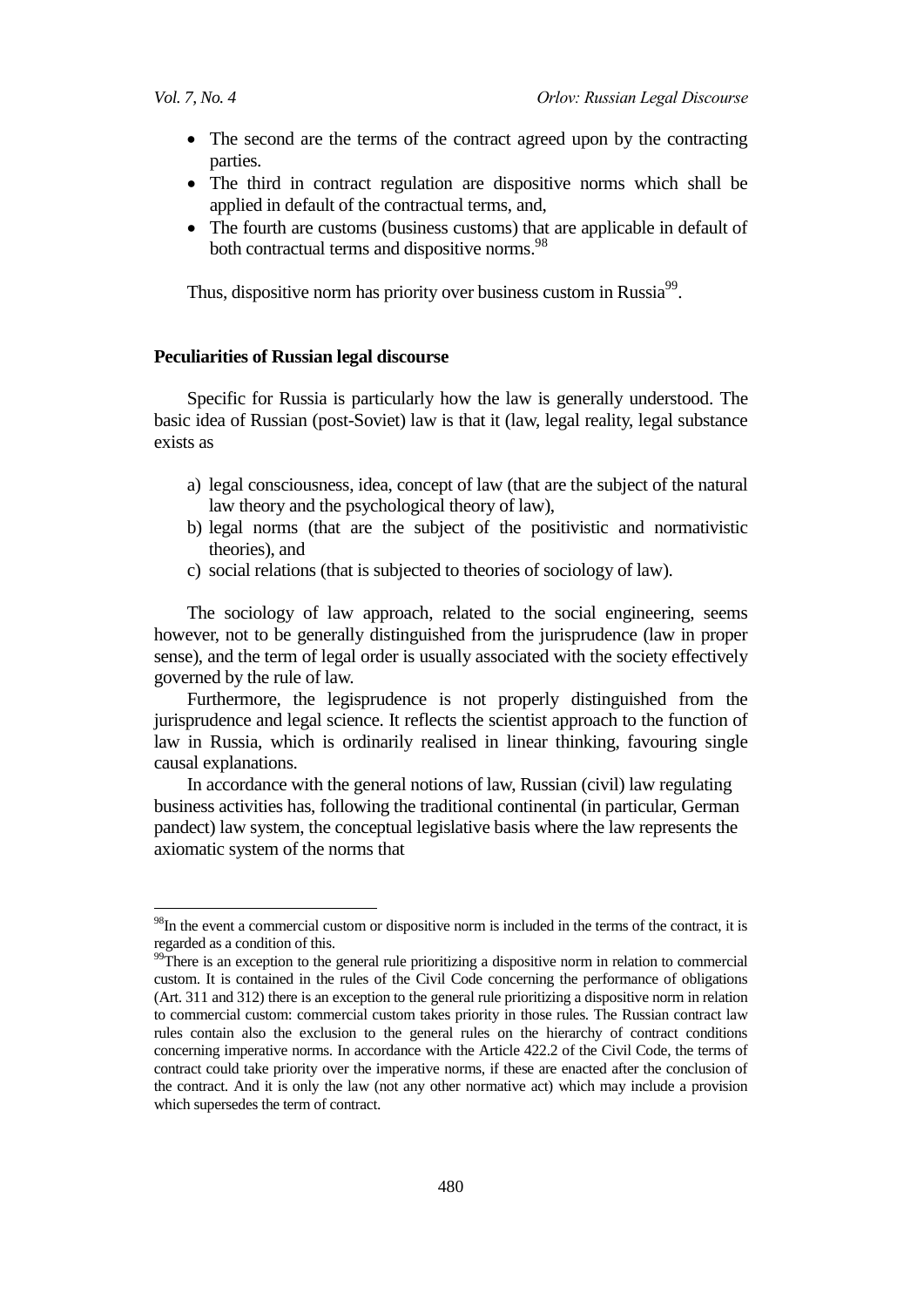- Exists without gaps or gives answers to all questions;
- Is unambiguous or does not contain a proposition and its negation at the same time; and
- Gives the only right answer or does not contain alternatives to the provided prescriptions, prohibitions and powers.

Russian law is extensively codified, and written law, in which form not only proper legal rules but also abstract general concepts and general principles are shaped, holds a very strong position. Thus, concepts and general rules dominate at the expense of concrete rules in Russian law. Thus, Russian business law operates basically by legislatively fixed terms and concepts, wherefor prescriptiveness and strict dogmatism are its characteristics.

Specific for the Russian legal discourse is also that law is associated traditionally in Russian culture with *pravda* (often meaning positive law codification) that is also identified with right and justice implying equity and even truth (*veritas*). The absence of strict differentiation of these concepts, adopted in the Russian Orthodoxy, is still characteristic for Russian legal culture in general.

Characteristic for Russian legal discourse are also the following features:

- Scientist believe in the power of the constantly modernising law, where
- Legal science is regarded as the system of constantly growing and accumulating knowledge<sup>100</sup>.

Specific to Russian law is also

 $\overline{a}$ 

- Reduction of law to statutes and
- Identifying law with the state as well as
- Ignorance of soft law and alternative means for settling disputes, and that
- The idea of 'the only one proper solution' still dominates the Russian legal thought.

Classical legal thinking is still dominating in Russian law, where the law is held to be a closed system and judicial decisions are deductively (syllogistically) constructed. And it means, general rules are applied to the concrete case following the idea of only one proper solution.

Characteristic for Russian law is still also a strong belief in the omnipotence of the legisprudential, law-based solutions, which is reflected in the dominance of statute law. Together with the overemphasised role of the state, the legalpositivistic approach, where statute law (in the form of written legal source) is identified with law, has been dominant in Russian law during its modern and contemporary history. The question is if Russian law ought to be based on

<sup>&</sup>lt;sup>100</sup>Seeking for verity and discovery of the universal laws of the society and law is still a significant challenge for the Russian legal science. Top of the Russian legal science is occupied by the verity holders, and many legal scholars are eager to participate into the scientific construction of the future, at now for instance, dealing with the problems of artificial intelligence and digitalisation is actual.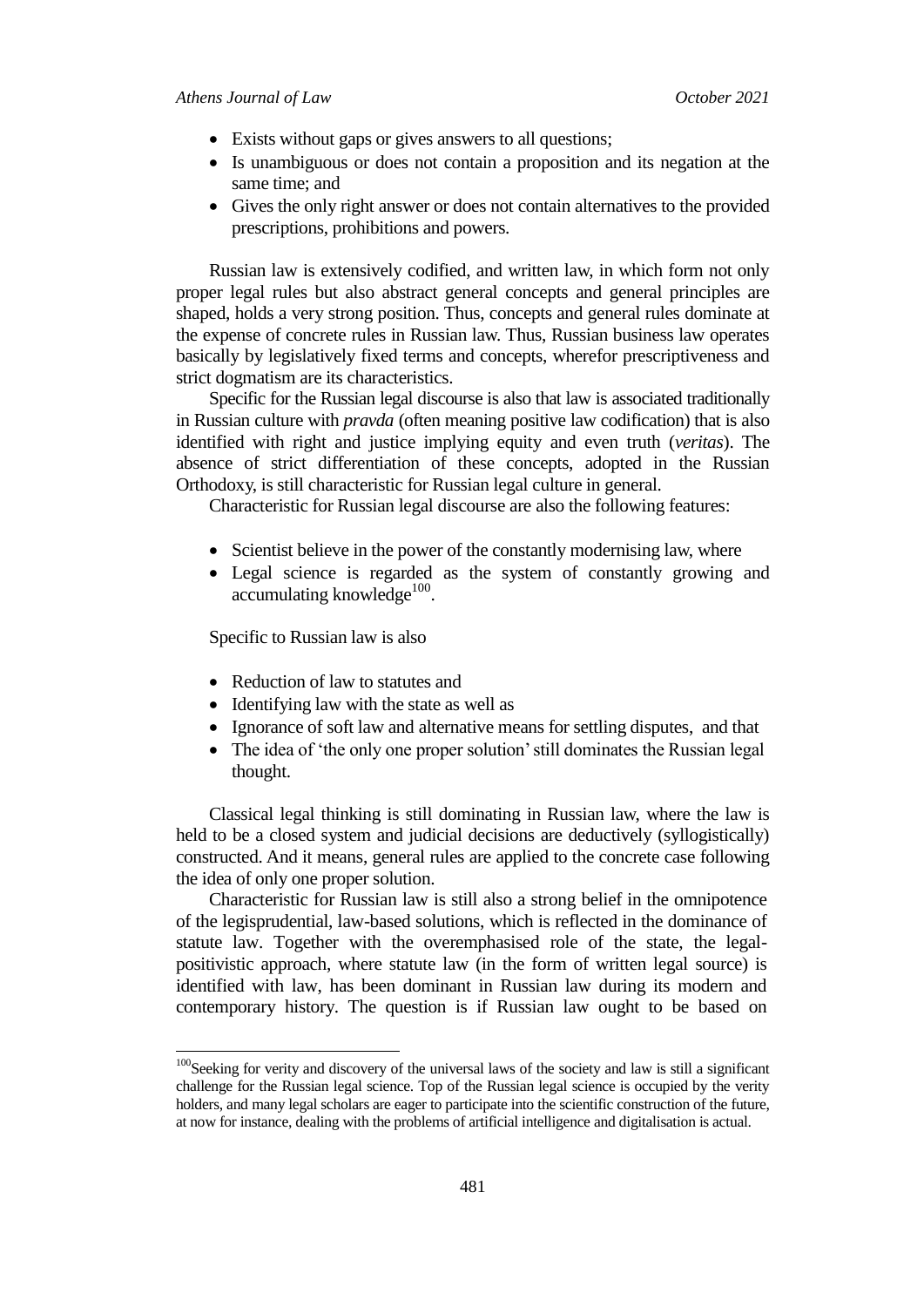practical reasonability, instead of conceptual consistency, obviously oriented to the algorithmizing of the legal regulation of entrepreneurial activity.<sup>101</sup>

#### **Conclusion**

 $\overline{a}$ 

Russian law has not traditionally properly recognised trade customs as a legal source ignoring the fact that the origin of the western business law is in the commercial law, or, the law merchant, that had grown out of the customs and usages of merchants, existed before the emergence of law itself, and this law has reserved its self-regulatory and dispositive nature even in the process of formalizing the law into the legislation, characteristic for the continental law, that introduced public regulation in respect of commercial activities. Due to it, the Russian legal discourse is quite different to what is generally represented as the Western legal discourse.

Furthermore, although Russian business law has been developed under the influence of Western law, the idea of the legislatively established legal surveillance of business activities, where written law is regarded as a progressive means of regulation, plays still an important role, and for instance, the breach of the law requirements is a *sine qua non* condition for civil liability (for damages) in Russia.

The history of Russia could be regarded as partly the history of its ideocracy. It started with the guarding of orthodox Christianity, continued with pretences of being a "Third Rome" and ended with promises of the scientifically proven communist future. At present, Russia enjoys with the patriotism, but otherwise is further strengthening its pluralistic governance.

Obviously, Russian legal system will continue its development based on its legislative basis, however, with growing significance of the decisions of the Constitutional Court and Supreme Court. As to the fate of the legal doctrine, it ought to continue serving teaching and explanatory work and participating in the legislative work. It is obvious that Russian legal science is to abandon the Byzantine ideocratic tradition in order to concentrate on the instrumental functioning of the law, that is to serve the basic needs of the social and in particular economic development and means active role of the state in facing great challenges. It does not mean that the cultural and moral values inherited from Byzantine that still identifies the Russian culture are to be thrown away.

And finally, regardless the doctrinal inadequacy, Russian law manages to correspond to the needs of business activities owing to the active role of the judicial bodies in securing the adequacy of the Russian legal system. However, in respect of business activities, it also needs favouring the application of customs as well as soft law and alternative means for settling legal collisions.

<sup>101</sup>For more on the essentials of Russian law, *see* Orlov (2011): 1–5 and Orlov (2015) at 1 and the material cited therein.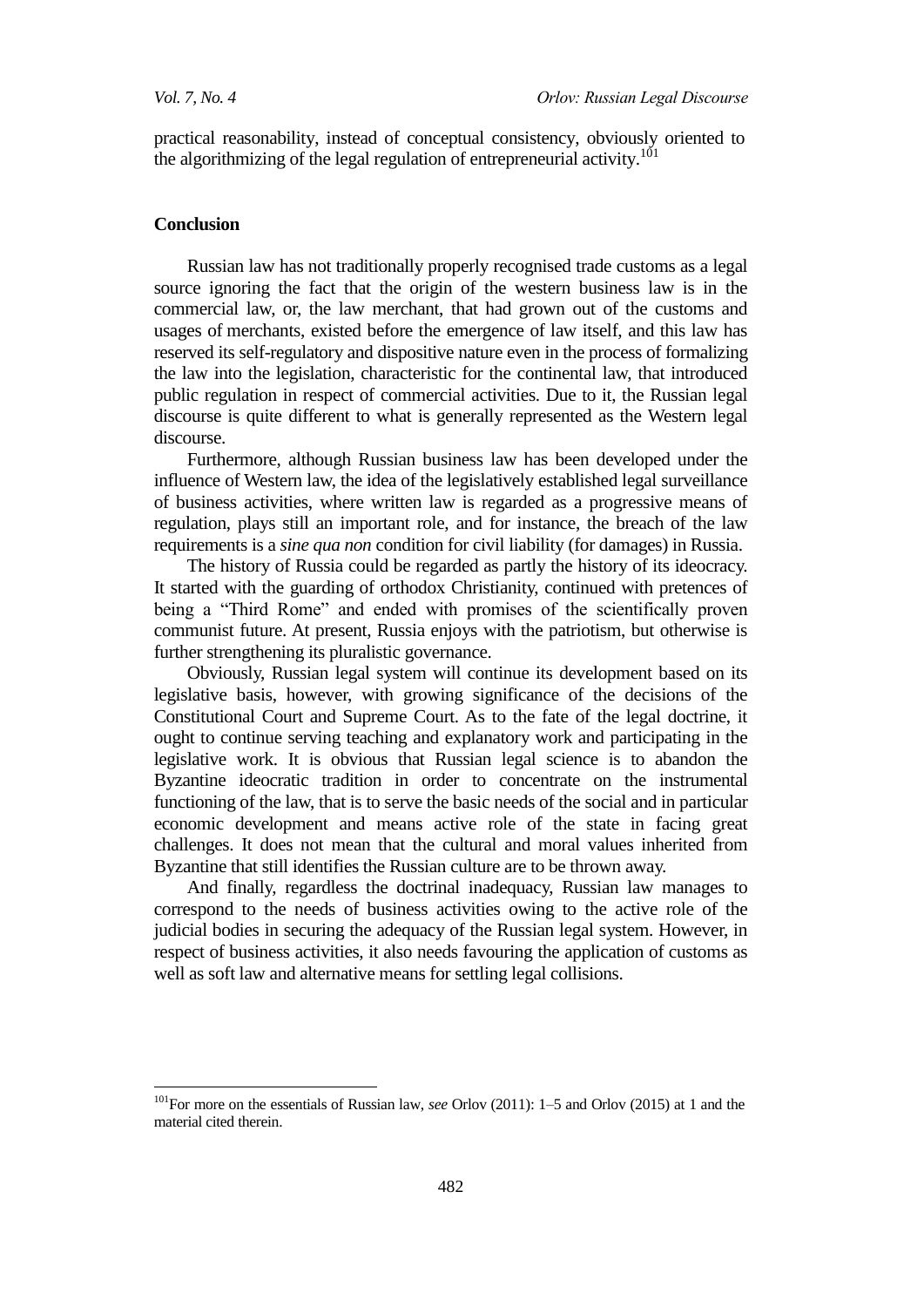#### **References**

- Antonov, M. (2020). [‗The Varieties of Symphonia and the State–Church Relations in](https://www.researchgate.net/publication/348819891_The_Varieties_of_Symphonia_and_the_State-Church_Relations_in_Russia)  [Russia'](https://www.researchgate.net/publication/348819891_The_Varieties_of_Symphonia_and_the_State-Church_Relations_in_Russia) in *Oxford Journal of Law and Religion* 9(3):552–570.
- Avenarius, M. (2014). *Fremde Traditionen des römischen Rechts. Einfluß, Wahrnehmung und Argument des »rimskoe pravo" im russischen Zarenreich des 19. Jahrhunderts*. Göttingen: Wallstein.
- Bohanov A. (2002). *Самодержавие: Идея царской власти* [*Autocracy Idea of czar's power.* Moscow.
- Bohanov, A. (2004). 'Самодержавие русская форма монархического авторитаризма [Autocracy–Russian form of monarchist autoritarianism]' in *Московский журнал* [*Moscow Journal*] 3:38–42.
- Butler, W.E. (2009). *Russian Law*. Oxford University Press.
- van Caenegem, R.C. (1992). *An historical introduction to private law*. Cambridge University Press.
- Chestnov, I.L. (2004). *Методология и методика юридического исследования* [*Methodology and Methodics of Legal Research*]. St Petersburg.
- Chulev, B. (2015). 'Glagolitic. Glagoling (speaking) the Glagolic, its origins, chronology, preserved written monuments, etc.[' https://www.academia.edu/17371522](https://www.academia.edu/17371522)
- Dorskaya, A.A. (2016). 'Эволюция российской модели государственности в ракурсе государственно-церковных отношений: традиционная и инновационная составляющие [Evolution of the Russian Model of Statehood in a Foreshortening of State and Church Relations: Traditional and Innovative Components]'. *Экономика, педагогика и право* [*Economics, pedagogy and law*]. 2:1.
- Egidi,R. (2009). ‗Von Wright's Philosophical Humanism' in *European Journal of Pragmatism and American Philosophy* [Online], I-1/2 | 2009. http://journals.Openedition.org/ejpa p/973. https://doi.org/10.4000/ejpap.973
- Fogelson, Y. (2015). ‗Возможность верховенства права в современной России [Possibility of rule of law in modern Russia]' in *Хозяйство и право* [*Economics and Law*] 12:28–52.
- Giaro, T. (2015). ‗Russia and Roman Law' in *[Rechtsgeschichte -](https://www.researchgate.net/journal/Rechtsgeschichte-Legal-History-1619-4993) Legal History* 23:309– 319.
- Hartmann, W. & Pennington, K. (eds) (2012). *The History of Byzantine and Eastern Canon Law to 1500*. Catholic University of America Press.
- Heuman, S.E. (1991).'Взгляд на правовую культуру предреволюционной России [Look at legal culture of pre-revolutionary Russia]'. *[Советское государство и право](https://unis.shpl.ru/Pages/Search/BookInfo.aspx?Id=1324848)* [*Soviet State and Law*]. 1:121–127.
- Horujy, S.S. (2011). ‗Russian Spiritual Tradition: Union of Conciliarity and Ascesis' in Horujy, S.S. *Orthodox Spiritual Tradition and Russian World*. Brotherhood of SS Peter & Paul, Hong Kong: 7–24.
- Ivanov, S.A. (2003)**.** *Византийское миссионерство* [*Byzantine missionary*]. Moscow.
- Kaufhold, H. (2012). ‗Sources of Canon Law in the Eastern Churches' in *Hartmann, Pennington*: 215–342.
- Klyuchevsky, V.O. (2000). Православие в России [*Orthodoxy in Russia*]. Moscow.
- Kourany, J.A. (1998). *Scientific Knowledge: Basic Issues in the Philosophy of Science*. Wadsworth.
- Loskutov, V.G. & U.G. Tribunskaya (2015). 'Концепция державности как инструмент анализа современного кризиса социально-экономической системы России [Great power statehood conception as a tool of analysis of modern crisis of socioeconomic system of Russia]'. *Развитие политико-экономической мысли в современной России* [*Development of political and economic mind in modern Russia*] in *Tambov*,